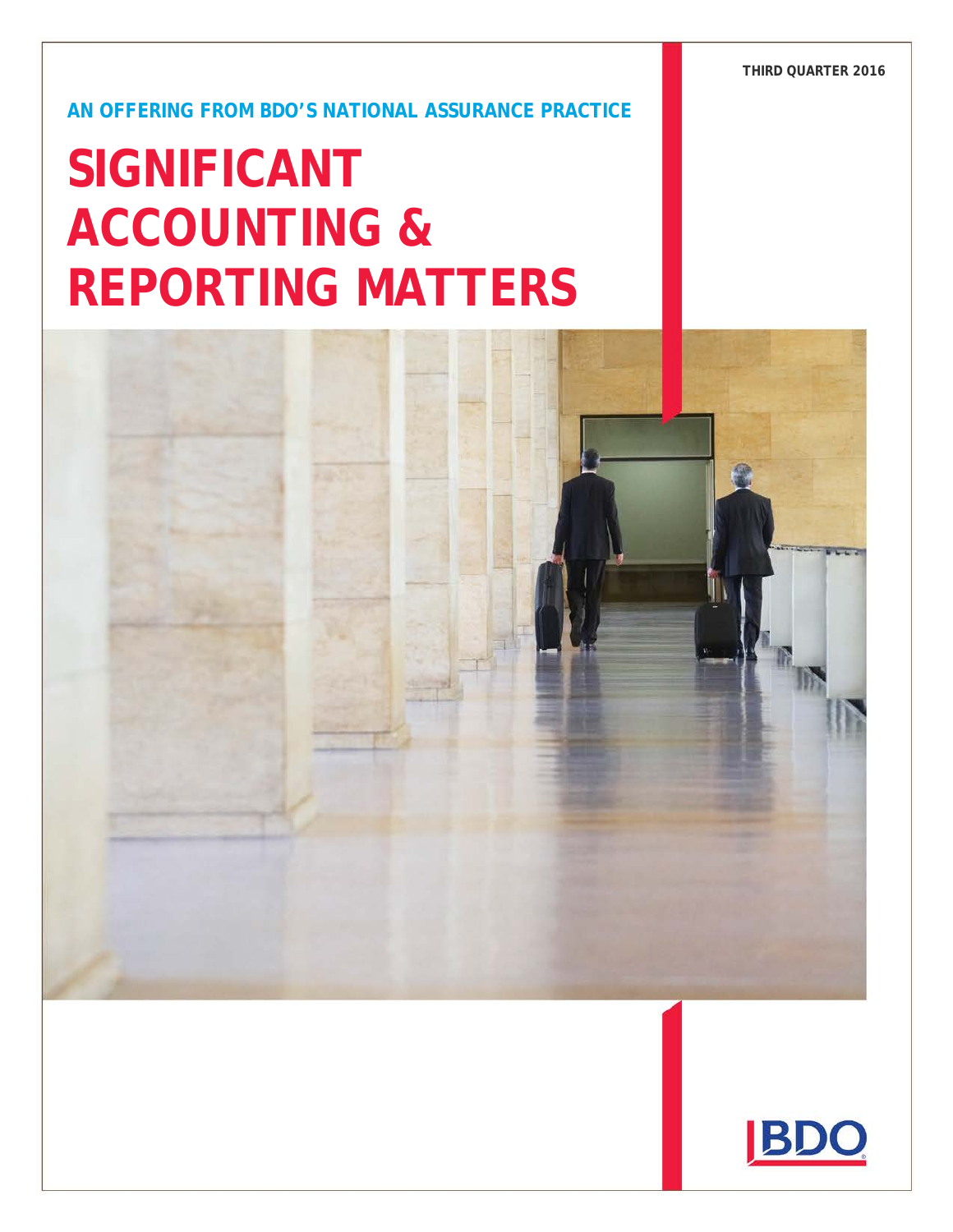## **TABLE OF CONTENTS**

| Public Company Accounting Oversight Board (PCAOB)  13           |
|-----------------------------------------------------------------|
|                                                                 |
|                                                                 |
|                                                                 |
|                                                                 |
|                                                                 |
|                                                                 |
| BDO Center Corporate Governance and Financial Reporting 19      |
|                                                                 |
| Appendix: Effective Dates of U.S. Accounting Pronouncements  21 |

BDO is the brand name for BDO USA, LLP, a U.S. professional services firm providing assurance, tax, advisory and consulting services to a wide range of publicly traded and privately held companies. For more than 100 years, BDO has provided quality service through the active involvement of experienced and committed professionals. The firm serves clients through more than 60 offices and over 500 independent alliance firm locations nationwide. As an independent Member Firm of BDO International Limited, BDO serves multi-national clients through a global network of 1,408 offices in 154 countries.

BDO USA, LLP, a Delaware limited liability partnership, is the U.S. member of BDO International Limited, a UK company limited by guarantee, and forms part of the international BDO network of independent member firms. BDO is the brand name for the BDO network and for each of the BDO Member Firms. For more information please visit: www.bdo.com.

Material discussed is meant to provide general information and should not be acted on without professional advice tailored to your firm's individual needs.

© 2016 BDO USA, LLP. All rights reserved.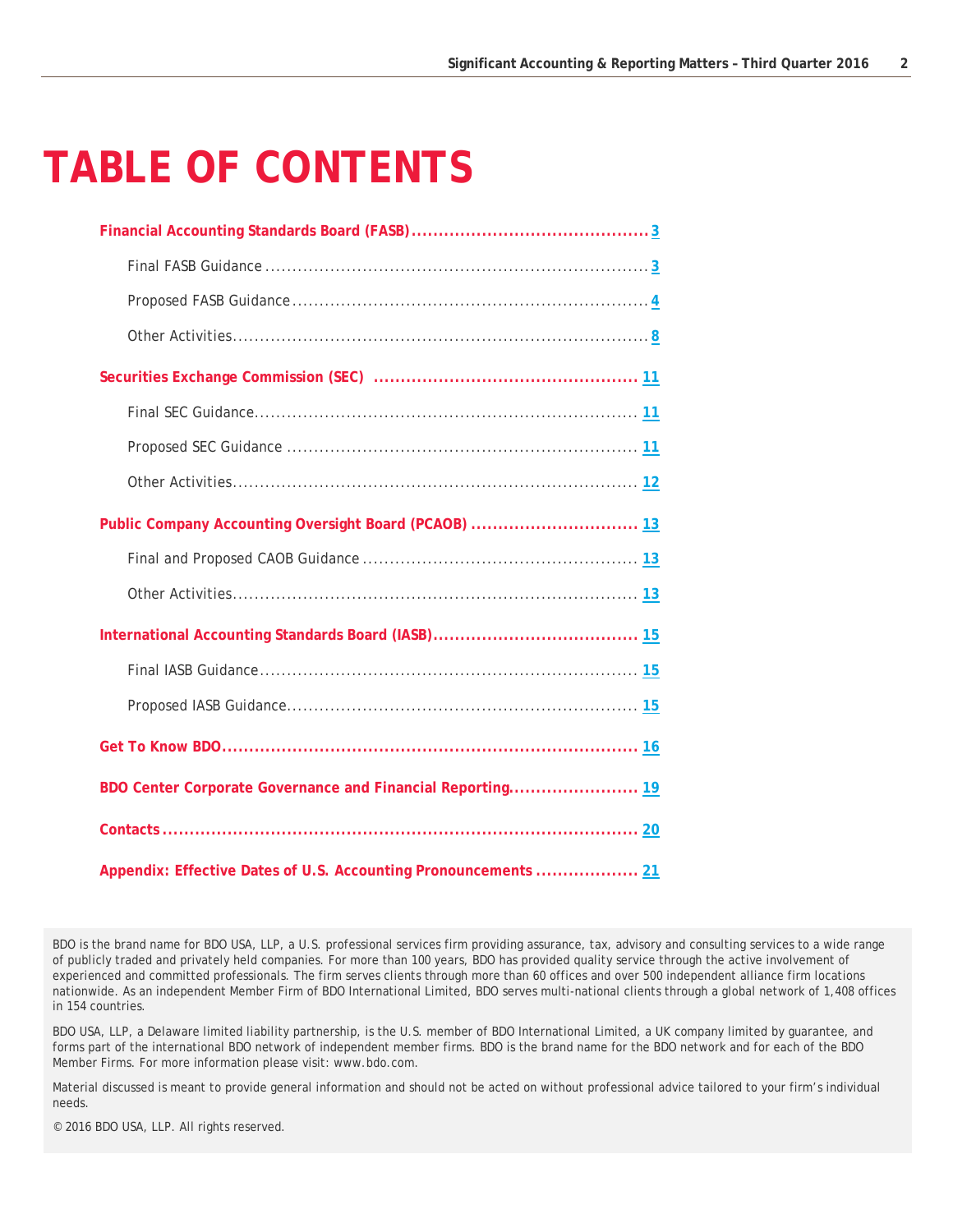## <span id="page-2-0"></span>**FINANCIAL ACCOUNTING STANDARDS BOARD (FASB)**

### <span id="page-2-1"></span>**FINAL FASB GUIDANCE**

All final FASB guidance can be accessed on the **[FASB website](http://www.fasb.org/home)** located under the *Standards* tab, *Accounting Standards Updates*.

#### **Accounting Standards Update 2016-15,** *Classification of Certain Cash Receipts and Cash Payments*

#### **Issued:** August 2016

**Summary:** ASU 2016-15 clarifies how certain cash receipts and cash payments are presented and classified in the statement of cash flows. The amendments are intended to reduce diversity in practice.

- Cash payments for debt prepayment or extinguishment costs will be classified in financing activities.
- Upon settlement of zero-coupon bonds and bonds with insignificant cash coupons, the portion of the payment attributable to imputed interest will be classified as an operating activity, while the portion of the payment attributable to principal will be classified as a financing activity.
- Cash paid by an acquirer that isn't soon after a business combination for the settlement of a contingent consideration liability will be separated between financing activities and operating activities. Cash payments up to the amount of the contingent consideration liability recognized at the acquisition date will be classified in financing activities; any excess will be classified in operating activities. Cash paid soon after the business combination will be classified in investing activities.
- Cash proceeds received from the settlement of insurance claims will be classified on the basis of the related insurance coverage (that is, the nature of the loss). Cash proceeds from lump-sum settlements will be classified based on the nature of each loss included in the settlement.
- Cash proceeds received from the settlement of corporate-owned life insurance (COLI) and bank-owned life insurance (BOLI) policies will be classified as cash inflows from investing activities. Cash payments for premiums on COLI and BOLI may be classified as cash outflows for investing, operating, or a combination of both.
- A transferor's beneficial interest obtained in a securitization of financial assets will be disclosed as a noncash activity, and cash received from beneficial interests will be classified in investing activities.
- Distributions received from equity method investees will be classified using either a cumulative earnings approach or a lookthrough approach as an accounting policy election.

The ASU contains additional guidance clarifying when an entity should separate cash receipts and cash payments and classify them into more than one class of cash flows (including when reasonable judgment is required to estimate and allocate cash flows) versus when an entity should classify the aggregate amount into one class of cash flows on the basis of predominance.

For additional information, refer to BDO's **[Alert](https://www.bdo.com/insights/assurance/fasb/fasb-flash-report-september-2016)**.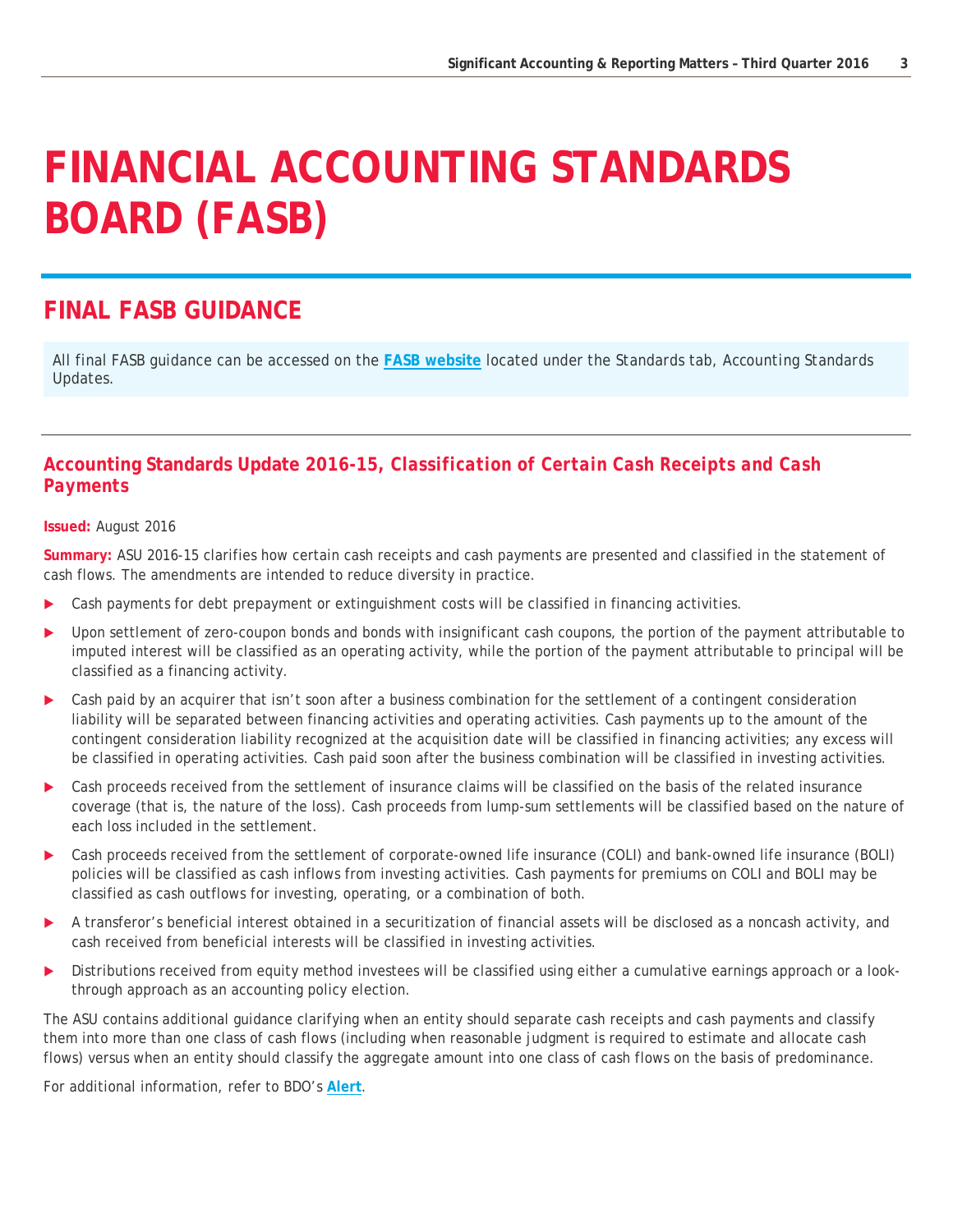**Effective Date:** The amendments are effective for public business entities for fiscal years, and interim periods within those fiscal years, beginning after December 15, 2017. For all other entities, the amendments in this Update are effective for fiscal years beginning after December 15, 2018, and interim periods within fiscal years beginning after December 15, 2019. Early adoption is permitted. If an entity early adopts the amendments in an interim period, any adjustments should be reflected as of the beginning of the fiscal year that includes that interim period. An entity that elects early adoption must adopt all of the amendments in the same period.

#### **Accounting Standards Update 2016-14,** *Presentation of Financial Statements of Not-for-Profit Entities*

#### **Issued:** August 2016

**Summary:** ASU 2016-14 improves the presentation of financial statements of not-for-profit entities such as charities, foundations, universities, and nonprofit health care providers, etc. This is the first major change to the nonprofit financial statement model in over 20 years, which is intended to provide more useful information to donors, grantors and other users. The ASU impacts all not-for-profit entities in the scope of Topic 958, as well as health care entities subject to the nonprofit guidance in Topic 954. The ASU addresses the following key qualitative and quantitative matters:

- Net asset classes
- Investment return
- Expenses
- Liquidity and availability of resources
- Presentation of operating cash flows

In addition, the ASU includes illustrative financial statements of not-for-profit entities, which reflect changes made by the new standard.

For additional information, refer to BDO's **[Alert](https://www.bdo.com/insights/assurance/fasb/fasb-flash-report-august-2016)**.

**Effective Date:** The amendments in ASU 2016-14 are effective for annual financial statements issued for fiscal years beginning after December 15, 2017, and for interim periods within fiscal years beginning after December 15, 2018. Application to interim financial statements is permitted but not required in the initial year of application. Early adoption is permitted.

### <span id="page-3-0"></span>**PROPOSED FASB GUIDANCE**

The following is a summary of significant proposed guidance that was issued for comment during the quarter. All proposed FASB guidance can be accessed on the **[FASB website](http://www.fasb.org/home)** located under the *Projects* tab.

#### **Proposed Accounting Standards Update,** *Targeted Improvements to the Accounting for Long-Duration Contracts*

**Issued:** September 2016

**Comment Deadline:** December 15, 2016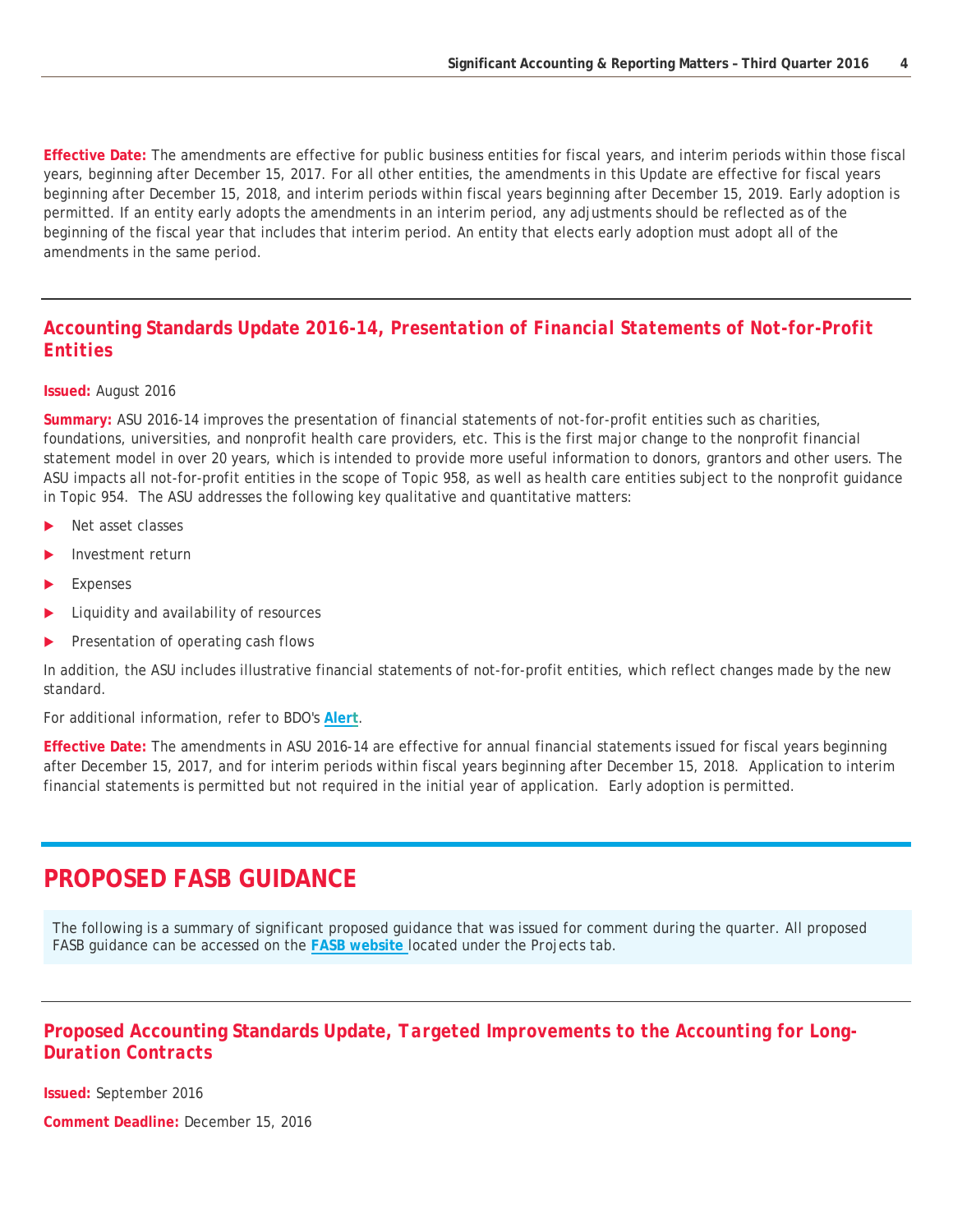**Summary:** The proposal is intended to improve the guidance in Topic 944, *Financial Services—Insurance*, for insurance companies that issue long-duration contracts, such as life insurance, disability income, long-term care, and annuities. Specifically, it would:

- Improve the timeliness of recognizing changes in the liability for future policy benefits by requiring that updated assumptions be used to measure the liability.
- Eliminate the usage of an asset rate (that is, an insurance company's expected investment yield) to discount liability cash flows, and instead requiring that cash flows be discounted at a high-quality fixed-income instrument yield.
- Simplify and improving the accounting for certain options or guarantees in variable products (such as guaranteed minimum death, accumulation, income, and withdrawal benefits) by requiring those benefits to be measured at fair value instead of using two different measurement models.
- Simplify the amortization of deferred acquisition costs.
- Increase transparency by improving the effectiveness of disclosures.

The Board plans to hold public roundtable meetings in the first quarter of 2017.

BDO's comment letter will be posted to **[www.bdo.com](http://www.bdo.com/)**.

**Effective Date:** The Board will determine the effective date and whether the proposed amendments may be applied before the effective date after it considers stakeholder feedback.

#### **Proposed Accounting Standards Update,** *Premium Amortization on Purchased Callable Debt Securities*

**Issued:** September 2016

#### **Comment Deadline:** November 28, 2016

**Summary:** The proposal would revise Subtopic 310-20, *Receivables—Nonrefundable Fees and Other Costs* to amend the amortization period for callable debt securities purchased at a premium under. The amendments would shorten the amortization period for the premium to the earliest call date. Under current generally accepted accounting principles (GAAP), entities generally amortize the premium as an adjustment of yield over the contractual life of the instrument. The proposed amendments would not require an accounting change for securities purchased at a discount; the discount would continue to be amortized to maturity.

BDO's comment letter will be posted to **[www.bdo.com](http://www.bdo.com/)**.

**Effective Date:** The Board will determine the effective date and whether the proposed amendments may be applied before the effective date after it considers stakeholder feedback.

#### **Proposed Accounting Standards Update,** *Technical Corrections and Improvements to Update 2014-09, Revenue from Contracts with Customers (Topic 606) – Additional Corrections*

**Issued:** September 2016

**Comment Deadline:** October 4, 2016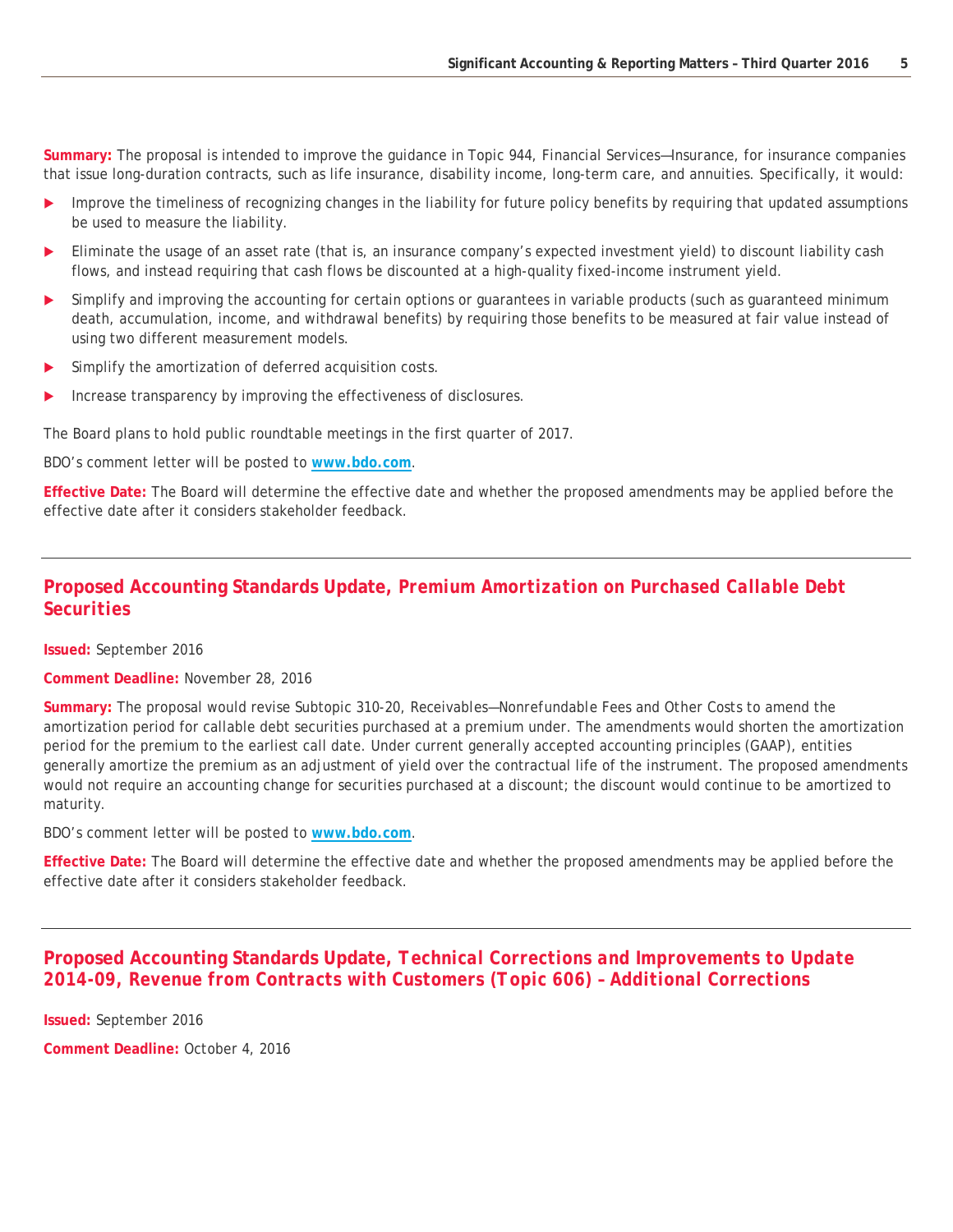**Summary:** The proposed amendments would make narrow corrections and improvements to Topic 606, which would not change the core principal of the standard but which would clarify the following:

- *Loan guarantee fees –* the amendments would clarify that guarantee fees within the scope of Topic 460 (other than product or service warranties) are not within the scope of Topic 606.
- *Contract asset versus receivable –* the amendments would clarify an illustrative example of the application of the presentation guidance on contract assets and receivables to improve its consistency with the presentation guidance in Topic 606.
- *Refund liability -* the amendments would clarify an illustrative example of the recognition of a receivable and a refund liability to remove reference to the term "contract liability."
- *Advertising costs* the amendments would reinstate the guidance on the accrual of advertising costs which was originally superseded by ASU 2014-09.

For additional information, refer to BDO's **[comment letter](http://www.fasb.org/cs/BlobServer?blobkey=id&blobnocache=true&blobwhere=1175834010711&blobheader=application%2Fpdf&blobheadername2=Content-Length&blobheadername1=Content-Disposition&blobheadervalue2=503800&blobheadervalue1=filename%3DRRTC2.ED.0003.BDO_USA_LLP.pdf&blobcol=urldata&blobtable=MungoBlobs)**.

**Effective Date:** The effective date and transition requirements for the proposed amendments would be the same as the effective date and transition requirements for Topic 606 (and any other Topic amended by ASU 2014-09).

#### **Proposed Accounting Standards Update,** *Targeted Improvements to Accounting for Hedging Activities*

**Issued:** September 2016

**Comment Deadline:** November 22, 2016

**Summary:** The proposed amendments are intended to improve the financial reporting of hedging relationships (Topic 815) to better portray the economic results of an entity's risk management activities in its financial statements. To achieve this objective, the amendments would:

- Permit hedge accounting for specified risk components in certain cash flow and fair value hedging relationships involving nonfinancial risk and interest rate risk.
- Permit an entity to measure specified changes in fair value of the hedged item attributable to interest rate risk in certain fair value hedging relationships.
- Align the recognition and presentation of the effects of the hedging instrument and the hedged item in the financial statements by requiring an entity to report the entire effect of the hedging instrument in the same income statement line item in which the earnings effect of the hedged item is reported in the period(s) that the hedged item affects earnings.

In addition to the main objective, the amendments would make certain targeted improvements to simplify the application of the hedge accounting guidance. Certain modifications to hedging disclosures would also be required.

BDO's comment letter will be posted to **[www.bdo.com](http://www.bdo.com/)**.

**Effective Date:** The Board will determine the effective date after considering stakeholder feedback on the proposed amendments. Earlier application of the proposed amendments would be permitted at the beginning of any fiscal year before the effective date.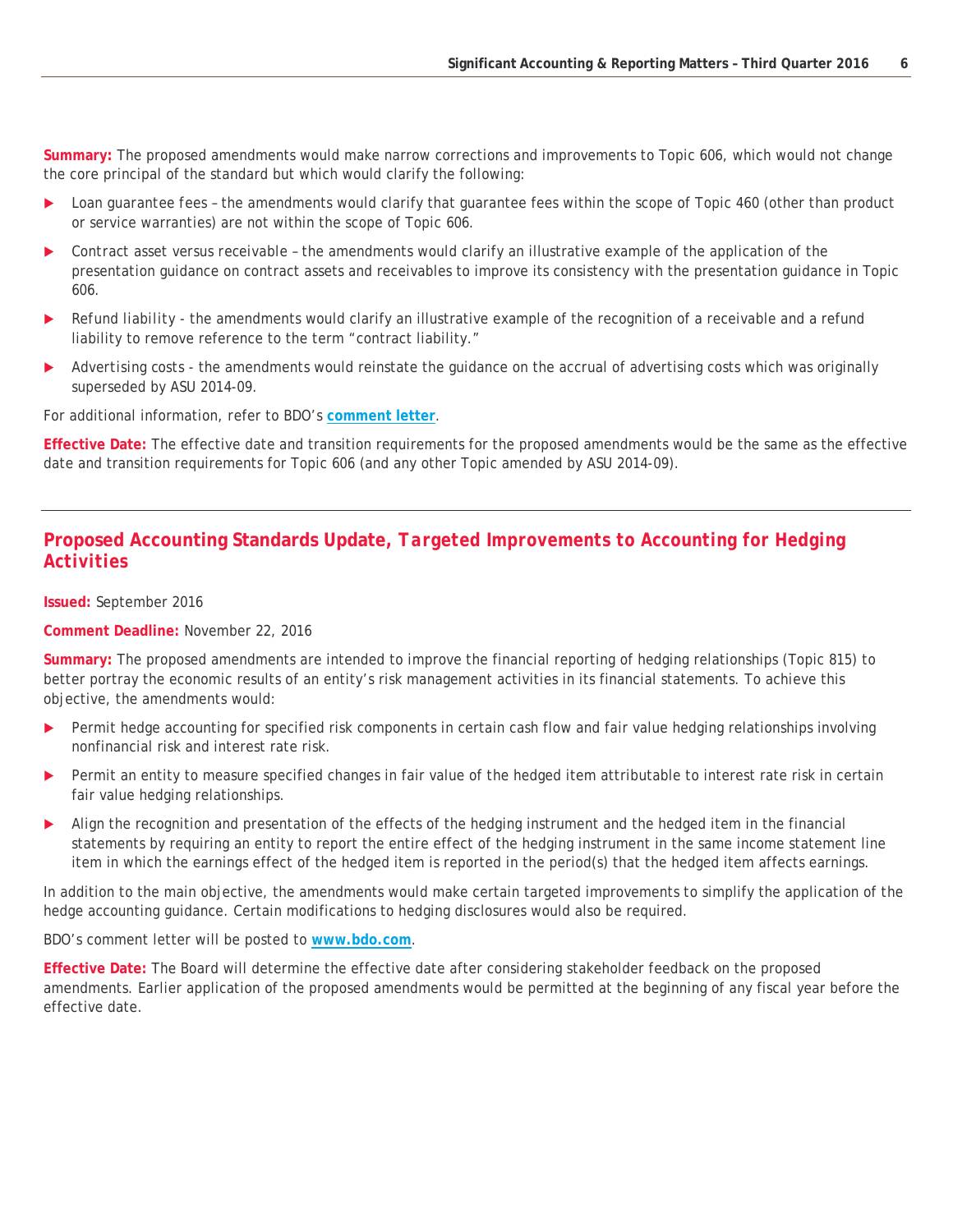#### **Proposed Statement of Financial Accounting Concepts—***Concepts Statement 8—Conceptual Framework for Financial Reporting—Chapter 7: Presentation*

#### **Issued:** August 2016

**Comment Deadline:** November 9, 2016

**Summary:** As part of the Board's conceptual framework project, this exposure draft would become Chapter 7 of Concepts Statement 8, superseding some existing portions of Statement 8. This proposed chapter describes the information to be included in general purpose financial statements and how appropriate presentation can contribute to achieving the objective of financial reporting. Specifically, this chapter addresses elements of the financial statements (e.g., assets, revenues, cash flows, etc.) and line items, subtotals, and other summary information, and how each of those contributes to achieving the objective of financial reporting.

#### **Proposed Accounting Standards Update—***Clarifying When a Not-for-Profit Entity That Is a General Partner Should Consolidate a For-Profit Limited Partnership or Similar Entity*

**Issued:** August 2016

**Comment Deadline:** October 3, 2016

**Summary:** The proposal would amend the consolidation guidance in Subtopic 958-810, *Not-for-Profit Entities—Consolidation*, to clarify when a not-for-profit entity (NFP) that is a general partner should consolidate a for-profit limited partnership or similar legal entity once the amendments in ASU 2015-02, *Consolidation (Topic 810): Amendments to the Consolidation Analysis,*  become effective. The amendments would retain the consolidation guidance that was previously in Subtopic 810-20, *Consolidation—Control of Partnerships and Similar Entities*, for NFPs by including it within Subtopic 958-810. Additionally, the amendments would add guidance on when an NFP limited partner should consolidate a for-profit limited partnership.

For additional information, refer to BDO's **[comment letter](http://www.fasb.org/cs/BlobServer?blobkey=id&blobnocache=true&blobwhere=1175834001827&blobheader=application%2Fpdf&blobheadername2=Content-Length&blobheadername1=Content-Disposition&blobheadervalue2=487317&blobheadervalue1=filename%3DNFPCON.ED.0006.BDO_USA_LLP.pdf&blobcol=urldata&blobtable=MungoBlobs)**.

**Effective Date:** The effective date and transition requirements for this proposed Update would be the same as those for ASU 2015-02, if an entity has not yet adopted that ASU. The Board will determine the effective date for entities that elected to earlyadopt ASU 2015-02 after it considers stakeholders' feedback on the proposed amendments.

#### **Proposed Accounting Standards Update—***Employee Benefit Plan Master Trust Reporting*

**Issued:** July 2016

**Comment Deadline:** September 26, 2016

**Summary:** The proposed amendments would clarify presentation requirements in Topics 960, 962, and 965 for a plan's interest in a master trust and require more detailed disclosures of the plan's interest in the master trust, with the intent to improve the usefulness of the information reported to users of employee benefit plan financial statements. Specifically, the amendments would require:

- A plan's interest in a master trust and the change in its interest in the master trust be presented in single line items in the plan's statement of net assets available for benefits and in the statement of changes in net assets available for benefits, respectively.
- A plan with a divided interest in a master trust to disclose the dollar amount of its interest in each general type of investment held by the master trust as well as the total investments held by the master trust, presented by general type.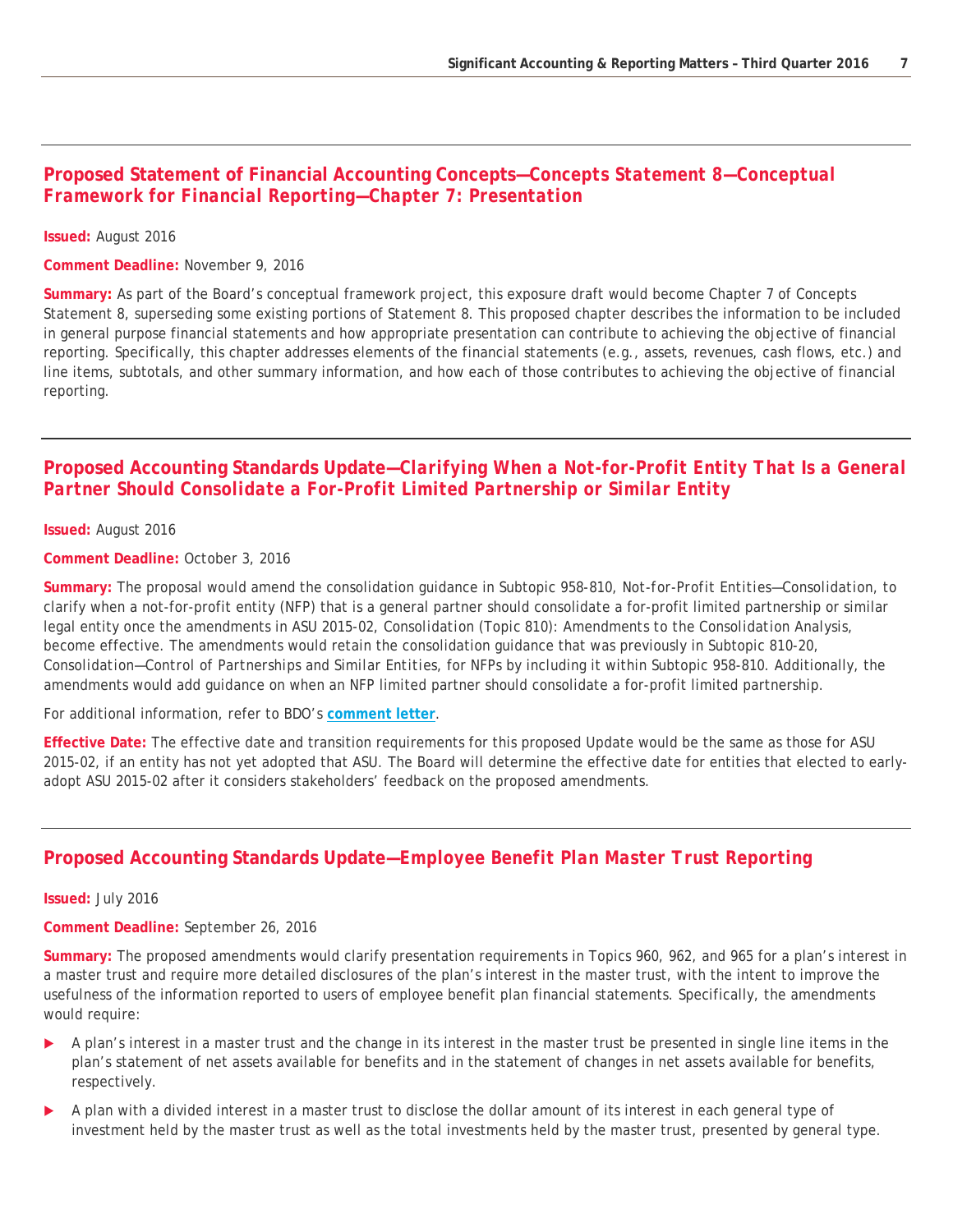A plan to disclose a master trust's other assets and liabilities (for example, amounts due from brokers for securities sold, amounts due to brokers for securities purchased, accrued interest and dividends, and other accrued expenses) and the dollar amount of the plan's interest in each of those assets and liabilities.

For additional information, refer to BDO's **[comment letter](https://www.bdo.com/insights/assurance/comment-letters/bdo-comment-letter-employee-benefit-plan-master)**.

**Effective Date:** The effective date and the ability to early adopt will be determined after the Emerging Issues Task Force considers stakeholder feedback on the proposed Update.

#### **Proposed Accounting Standards Update—***Disclosure Framework—Changes to the Disclosure Requirements for Income Taxes*

**Issued:** July 2016

**Comment Deadline:** September 30, 2016

**Summary:** The proposed amendments are intended to improve income tax disclosure requirements under ASC 740, *Income Taxes*. The proposed amendments would replace the term "public entity" with the term "public business entity" throughout Topic 740 in accordance with ASU 2013-12. As a result, disclosures required under Topic 740 will be applicable based upon whether a company is a public business entity or an entity other than a public business entity. The proposal includes disclosure requirements for all entities pertaining to: changes in tax law; changes in assertion related to undistributed foreign earnings; liquid assets held by foreign subsidiaries; disaggregation of pretax income, income tax expense, and income tax payments; operating loss and tax credit carryforwards; and government assistance agreements that are within the scope of Topic 740.

The following disclosure requirements would apply only to public business entities: disaggregation of certain information within the carryforward disclosure; changes to disclosures regarding uncertain tax benefits; clarifications of the information to include in the rate reconciliation; and nature and amounts of the valuation allowance recorded and released during the reporting period.

For additional information, refer to BDO's **[Alert](https://www.bdo.com/insights/assurance/fasb/fasb-flash-report-july-2016)** and **[comment letter](http://www.fasb.org/cs/BlobServer?blobkey=id&blobnocache=true&blobwhere=1175834001693&blobheader=application%2Fpdf&blobheadername2=Content-Length&blobheadername1=Content-Disposition&blobheadervalue2=527437&blobheadervalue1=filename%3DDISFR_TAX.ED.0024.BDO_USA_LLP.pdf&blobcol=urldata&blobtable=MungoBlobs)**.

<span id="page-7-0"></span>**Effective Date:** The effective date will be determined after the Board considers stakeholder feedback on the proposed amendments.

## **OTHER ACTIVITIES**

The following section provides high level summaries of other relevant FASB publications and activities.

#### **Invitation to Comment—Agenda Consultation**

**Issued:** August 2016

**Comment Deadline:** October 17, 2016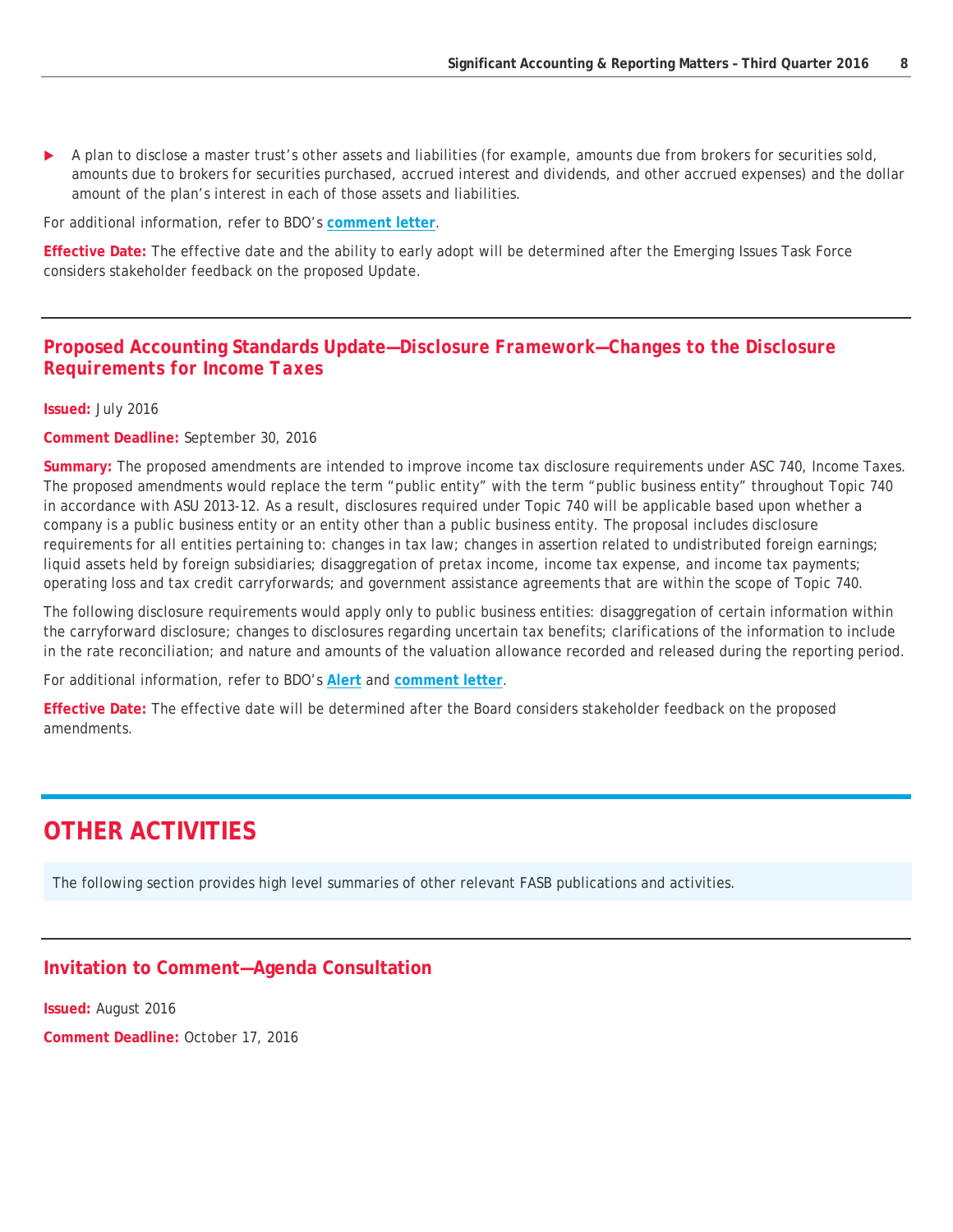**Summary:** The Board issued the Invitation to Comment (ITC) to solicit feedback about the financial reporting issues that the Board should consider adding to its agenda. The ITC describes the following major financial reporting topics for consideration:

- 1. Intangible assets (including research and development).
- 2. Pensions and other postretirement benefit plans.
- 3. Distinguishing liabilities from equity.
- 4. Reporting performance and cash flows (including income statement, segment reporting, other comprehensive income, and statement of cash flows).

The ITC requests feedback on the priority of the above issues and potential approaches to address each issue. It also asks whether there other major areas of financial reporting that the Board should consider adding to its agenda.

BDO's comment letter will be posted to **[www.bdo.com](http://www.bdo.com/)**.

#### **Emerging Issues Task Force**

The Emerging Issues Task Force (EITF) met on September 22, 2016. The following conclusions reached by the EITF do not represent final or proposed guidance until they are ratified by the FASB.

#### *Issue 16-A: Statement of Cash Flows—Restricted Cash*

**Status:** The Task Force reached a final consensus on the following Issue.

**Summary:** An entity should include in its cash and cash-equivalent balances in the statement of cash flows those amounts that are designated as restricted cash and restricted cash equivalents. When an entity's balance sheet includes more than one line item for cash, cash equivalents, restricted cash, and restricted cash equivalents, it must reconcile these items to the statement of cash flows.

**Effective Date:** For public business entities, the guidance is expected to be effective for fiscal years beginning after December 15, 2017, including interim periods within those fiscal years. For all other entities, it is expected to be effective for annual periods beginning after December 15, 2018, and interim periods beginning after December 15, 2019. Early adoption will be permitted.

#### *Issue 16-C: Accounting for Service Concession Arrangements*

**Status:** The Task Force reached a consensus-for-exposure on the following Issue, with a proposed ASU to follow.

**Summary:** The Task Force is proposing certain amendments to Topic 853, *Service Concession Arrangements* to address application issues that have arisen as a result of issuance of ASU 2014-09, *Revenue from Contracts with Customers* (Topic 606).

#### **FASB Transition Resource Group for Credit Losses**

**Summary:** The FASB established the Transition Resource Group (TRG) for Credit Losses early in 2016 to solicit, analyze, and discuss implementation issues that could arise when organizations implement ASU 2016-13. The group will then share their views with the FASB, which will help the Board determine what, if any, action is appropriate to address those issues. The TRG also will provide stakeholders with a forum to learn about the new standard from others involved with implementation. The TRG met for the first time on April 1, 2016 to discuss whether the measurement guidance of ASU 2016-13 clearly communicates the Board's decisions. Additional meeting dates have not yet been announced.

**Background:** The FASB issued ASU 2016-13 in June 2016 establishing the current expected credit loss (CECL) model, which requires entities to recognize upon inception and at each reporting date an allowance for the current estimate of contractual cash flows they do not expect to collect over an instrument's life. The model applies to financial assets measured at amortized cost (e.g., loans, trade receivables, debt securities) and certain off off-balance sheet credit exposures.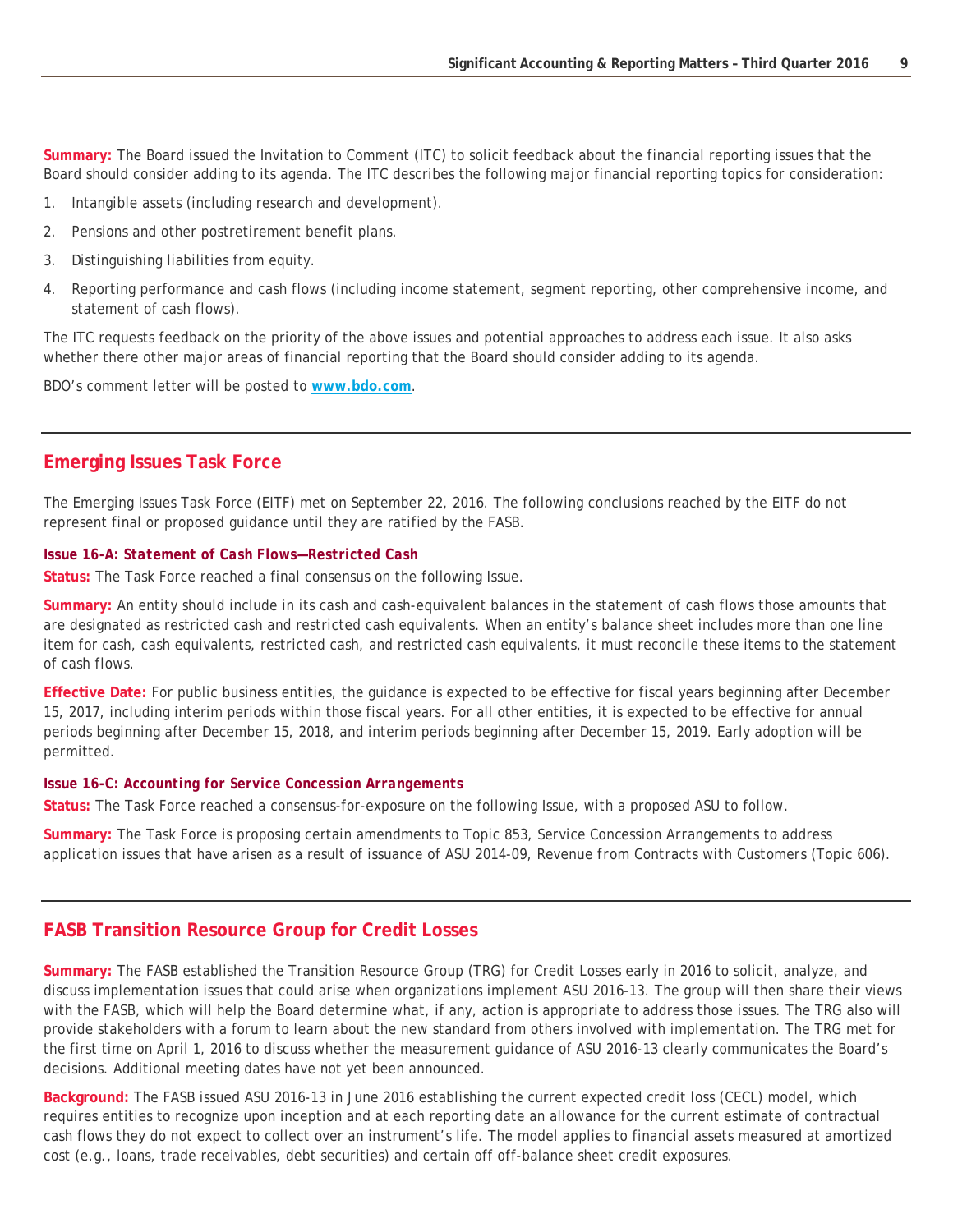For more information, refer to BDO's archived **[webinar](https://www.bdo.com/events/financial-instruments-update-credit-losses-and-r)** and BDO's **[Alert](https://www.bdo.com/insights/assurance/fasb/fasb-flash-report-june-2016)** on the new Credit Losses standard.

#### **FASB Transition Resource Group for Revenue Recognition**

**Summary:** The TRG for Revenue Recognition is scheduled to meet next on November 7, 2016.

Also during the quarter, the FASB issued an exposure draft with proposed technical corrections and improvements (see *Proposed FASB Guidance*, above).

**Background:** The TRG for Revenue Recognition was established in 2014 to solicit, analyze, and discuss stakeholder issues arising from implementation of the recently issued standard, ASU 2014-09 (Topic 606), *Revenue from Contracts with Customers*; to inform the FASB and IASB about those implementation issues, which will help the Boards determine what, if any, action will be needed to address those issues; and to provide a forum for stakeholders to learn about the new guidance from others involved with implementation.

For more information, or for resources on the new standard, refer to BDO's **[Revenue Recognition Resource Center](http://www.bdo.com/bdoknows/revenue-recognition/)**. More information may also be found on the FASB **[website](http://www.fasb.org/cs/ContentServer?c=Page&pagename=FASB%2FPage%2FLandingPage&cid=1176164065747)**.

#### **AICPA Financial Reporting Executive Committee**

**Summary:** The Financial Reporting Executive Committee (FinREC), formerly known as the Accounting Standards Executive Committee (AcSEC), is the senior committee of the AICPA for financial reporting. It is authorized to make public statements on behalf of the AICPA on financial reporting matters. During the quarter, topics discussed by FinREC included:

**Revenue Recognition** – FinREC has issued several working drafts that provide industry-specific considerations and illustrative examples related to the implementation of ASU 2014-09, *Revenue from Contracts with Customers*. Once finalized, the AICPA plans to include them in a new revenue recognition guide currently in development based on input from sixteen industry task forces. The first group of working drafts were issued for comment in July 2016, and the comment period closed in September 2016. The second group of working drafts were issued for comment in October 2016, with comments requested by December 5, 2016. Industries affected by the most recent working drafts include asset management, gaming, software, and telecommunications. Complete details and additional AICPA resources are available **[here](http://www.aicpa.org/InterestAreas/FRC/AccountingFinancialReporting/RevenueRecognition/Pages/RevenueRecognition.aspx)**.

**Accounting and Valuation Guide** - FinREC continued deliberations on a new interpretive practice guide, Valuation of Portfolio Company Investments of Venture Capital and Private Equity Firms and Other Investment Companies. Deliberations included market participant assumptions, calibration and other valuation related matters.

Refer to the AICPA website at: **[www.aicpa.org/interestareas/frc/accountingfinancialreporting/pages/finrec.aspx](http://www.aicpa.org/interestareas/frc/accountingfinancialreporting/pages/finrec.aspx)**.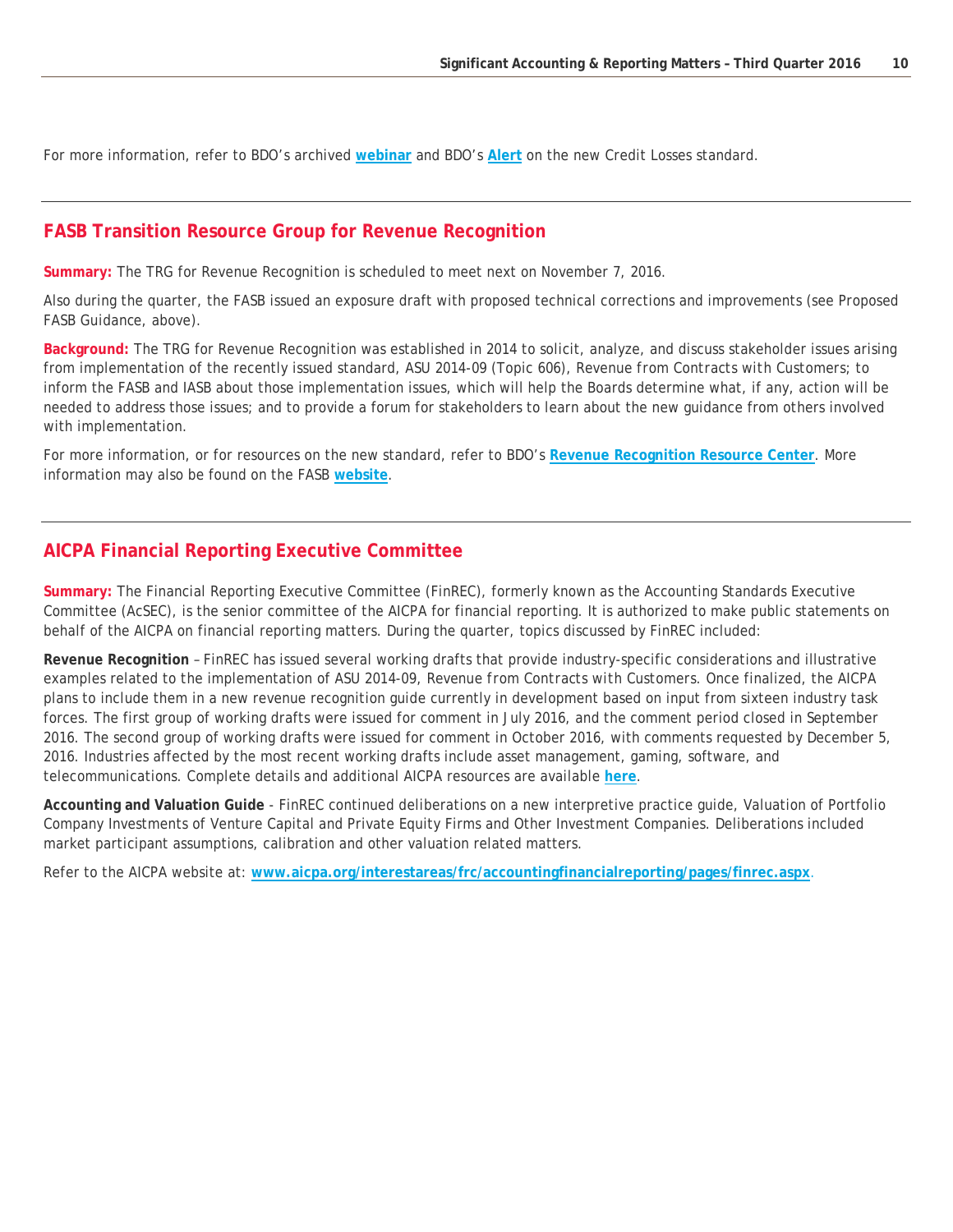## <span id="page-10-0"></span>**SECURITIES AND EXCHANGE COMMISSION (SEC)**

## <span id="page-10-1"></span>**FINAL SEC GUIDANCE**

All SEC Final Rules can be accessed on the **[SEC website](http://www.sec.gov/)** located under the *Regulatory Actions* section, *Final Rules*.

(Note: The following pertains to significant accounting and reporting SEC releases. For a complete listing of SEC rules, please refer to the SEC website.)

*The SEC did not issue any significant final guidance during the quarter.*

## <span id="page-10-2"></span>**PROPOSED SEC GUIDANCE**

All SEC Proposed Rules can be accessed on the **[SEC website](http://www.sec.gov/)** located under the *Regulatory Actions* section, *Proposed Rules*.

(Note: The following pertains to significant accounting and reporting SEC releases. For a complete listing of SEC rules, please refer to the SEC website.)

#### **Request for Comment on Management, Certain Security Holders, and Corporate Governance Disclosure Requirements**

**Issued:** August 2016

**Comment Deadline:** October 31, 2016

**Summary:** The SEC has published a request for comment on the disclosure requirements of Subpart 400 of Regulation S-K, which relate to management, certain security holders and corporate governance matters. The request was issued as part of the SEC's Disclosure Effectiveness Initiative.

For additional information, refer to BDO's **[Alert](https://www.bdo.com/insights/assurance/sec/sec-flash-report-september-2016)**.

#### **Exhibit Hyperlinks and HTML Format**

**Issued:** August 2016

**Comment Deadline:** October 27, 2016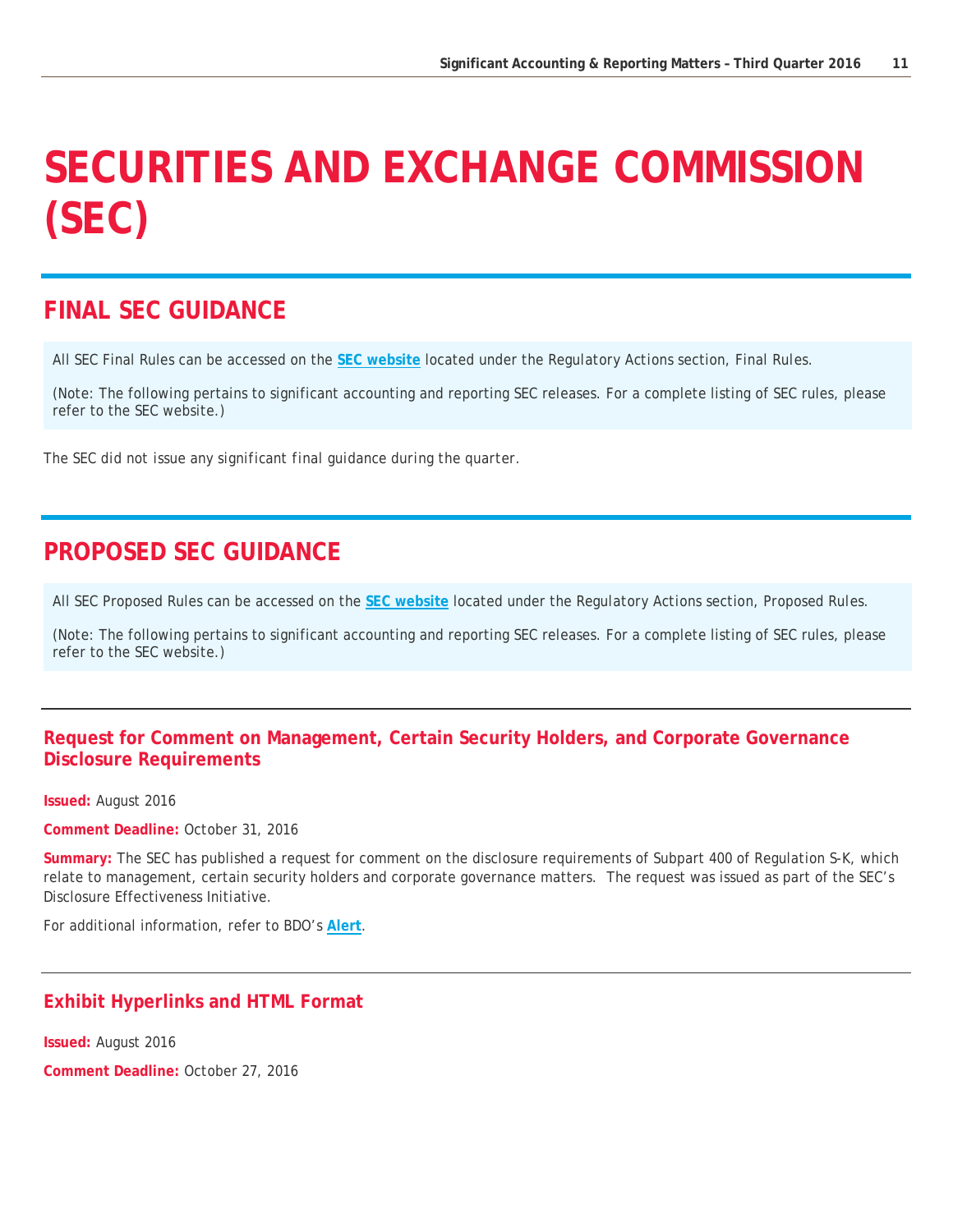**Summary:** The proposed rule would require registrants that file registration statements and other periodic/current reports which are subject to the exhibit requirements under Item 601 of Regulation S-K to include a hyperlink to each exhibit listed in the exhibit index of such filings.

#### **Disclosure Update and Simplification**

**Issued:** July 2016

**Comment Deadline:** October 3, 2016

**Summary:** Issued as part of the SEC's Disclosure Effectiveness Initiative, the proposed amendments would eliminate redundant and outdated disclosure requirements. The proposal acknowledges that certain disclosure requirements in Regulations S-K and S-X have become outdated, redundant, overlapping or superseded in light of developments in U.S. GAAP, IFRS, other SEC disclosure requirements, and changes in the information environment. The changes are intended to simplify the overall compliance process, but not change the mix of information provided to investors.

For additional information, refer to BDO's **[Alert](https://www.bdo.com/insights/assurance/sec/sec-flash-report-july-2016-(3))**.

### <span id="page-11-0"></span>**OTHER ACTIVITIES**

The following section provides high level summaries of other relevant SEC publications and activities.

#### **Staff Announcement on Application of SAB Topic 11.M Disclosures**

**Summary:** At the September meeting of the FASB Emerging Issues Task Force, SEC Assistant Deputy Chief Accountant Jenifer Minke-Girard made an announcement regarding the application of Staff Accounting Bulletin (SAB) Topic [1](#page-11-1)1.M<sup>1</sup> to ASUs 2014-09<sup>2</sup>, 2016-02,[3](#page-11-3) and 2016-13.[4](#page-11-4) Ms. Minke-Girard indicated that when a registrant cannot reasonably estimate the impact of adopting the ASU(s), it should consider providing additional qualitative disclosures about the significance of this impact on its financial statements. Such disclosures would be expected to include description of: the effect of any accounting policies that the entity expects to select upon adoption; how expected policies may differ from current accounting policies; and status of the entity's implementation process and the nature of any significant implementation matters that have not yet been addressed. The SEC staff noted that this information would be good to include in third quarter filings, but the objective of the announcement was to give registrants a heads up regarding year-end disclosure expectations.

-

<span id="page-11-1"></span>*<sup>1</sup> Disclosure of the Impact That Recently Issued Accounting Standards Will Have on the Financial Statements of the Registrant When Adopted in a Future Period*

<span id="page-11-2"></span>*<sup>2</sup> Revenue from Contracts with Customers (Topic 606)*

<span id="page-11-3"></span>*<sup>3</sup> Leases (Topic 842)*

<span id="page-11-4"></span><sup>4</sup> *Measurement of Credit Losses on Financial Instruments (Topic 326)*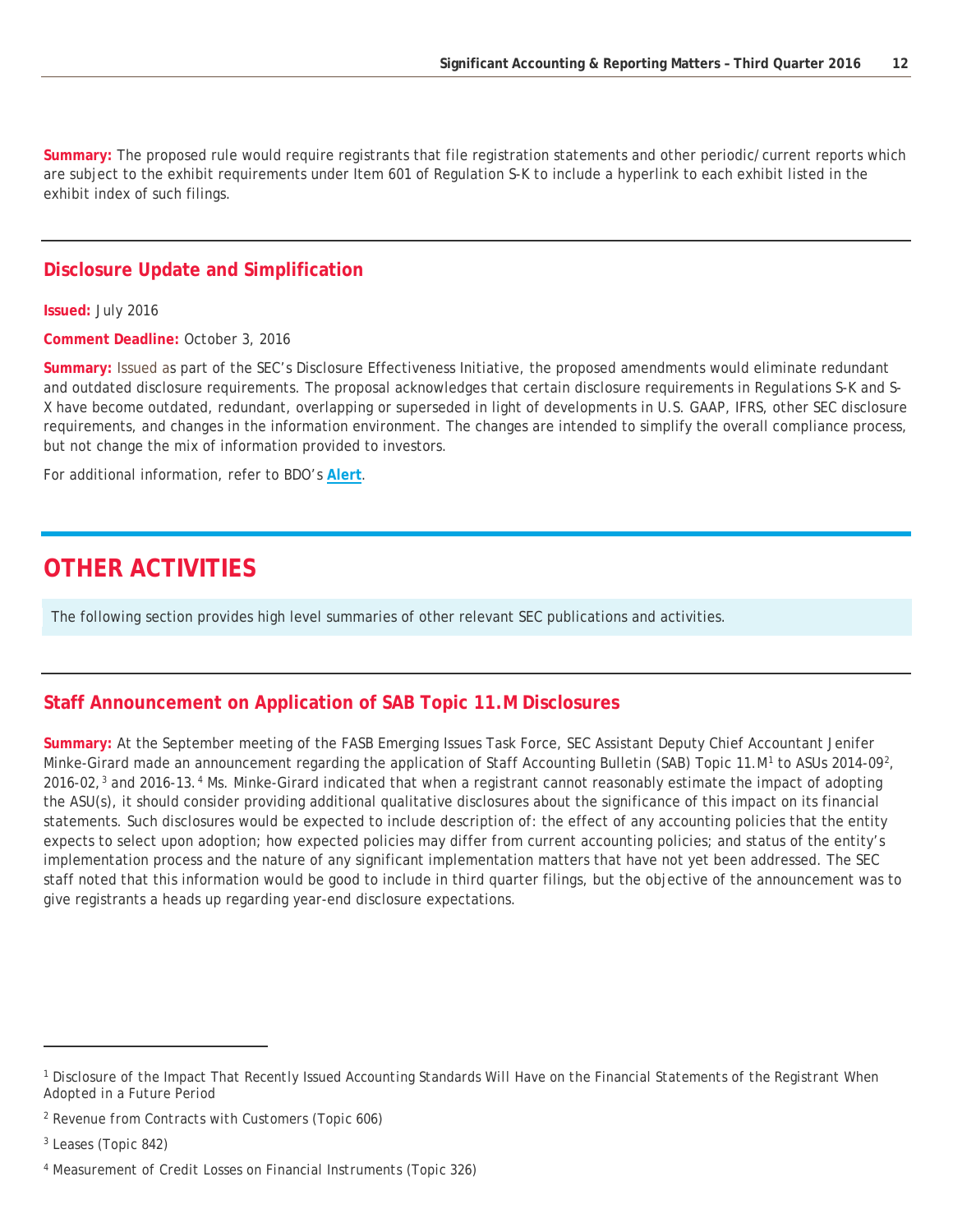## <span id="page-12-0"></span>**PUBLIC COMPANY ACCOUNTING OVERSIGHT BOARD (PCAOB)**

## <span id="page-12-1"></span>**FINAL AND PROPOSED PCAOB GUIDANCE**

All final and proposed PCAOB guidance can be accessed on the **[PCAOB website](http://pcaobus.org/Rules/Pages/default.aspx)** located under the *Rules of the Board* tab.

*The PCAOB did not issue any significant final or proposed guidance during the quarter.*

## <span id="page-12-2"></span>**OTHER ACTIVITIES**

The following section provides high level summaries of other relevant PCAOB publications and activities.

#### **PCAOB Staff Inspection Brief for 2016 Inspection Cycle**

**Summary:** In July 2016, the PCAOB issued two staff inspection briefs:

- **[Inspections of Auditors of Public Companies](https://pcaobus.org/Inspections/Documents/Inspection-Brief-2016-3-Issuers.pdf)**
- **[Inspections of Auditors of Broker-Dealers](https://pcaobus.org/Inspections/Documents/Inspection-Brief-2016-4-Broker-Dealers.pdf)**

These briefs detail the scope and objectives of the 2016 inspections of auditors and provide insight into key areas of inspections focus. For public company inspections, these areas include:

- **Recurring Audit Deficiencies ICFR; assessing and responding to risks of material misstatements; and accounting estimates,** including Fair Value measurements
- Audit Areas Potentially Affected by Economic Factors effect of strengthening U.S. dollar on multinational issuers; increasing M&A activity; search for higher-yielding investment returns in a low interest rate environment; effect of continued fluctuations in oil and natural gas prices
- Financial Reporting Areas evaluation of segment identification and disclosure; going concern; evaluation of income tax accounting and disclosure
- Implementation of AS 18 (AS 2410) Related Parties
- Information Technology firm software audit tools; cybersecurity risks
- Multinational Audits
- Audit Firm's System of Quality Control root cause analysis; audit committee communications; independence; engagement quality review; and professional skepticism

Similar areas for Broker-Dealers are being considered. For a specific listing of areas to be covered for Broker-Dealers, refer to the brief. Additionally, in August, the PCAOB issued its **[Annual Report on Inspections of Broker-Dealer Auditors](https://pcaobus.org/Inspections/Documents/BD-Interim-Inspection-Program-2016.pdf)**.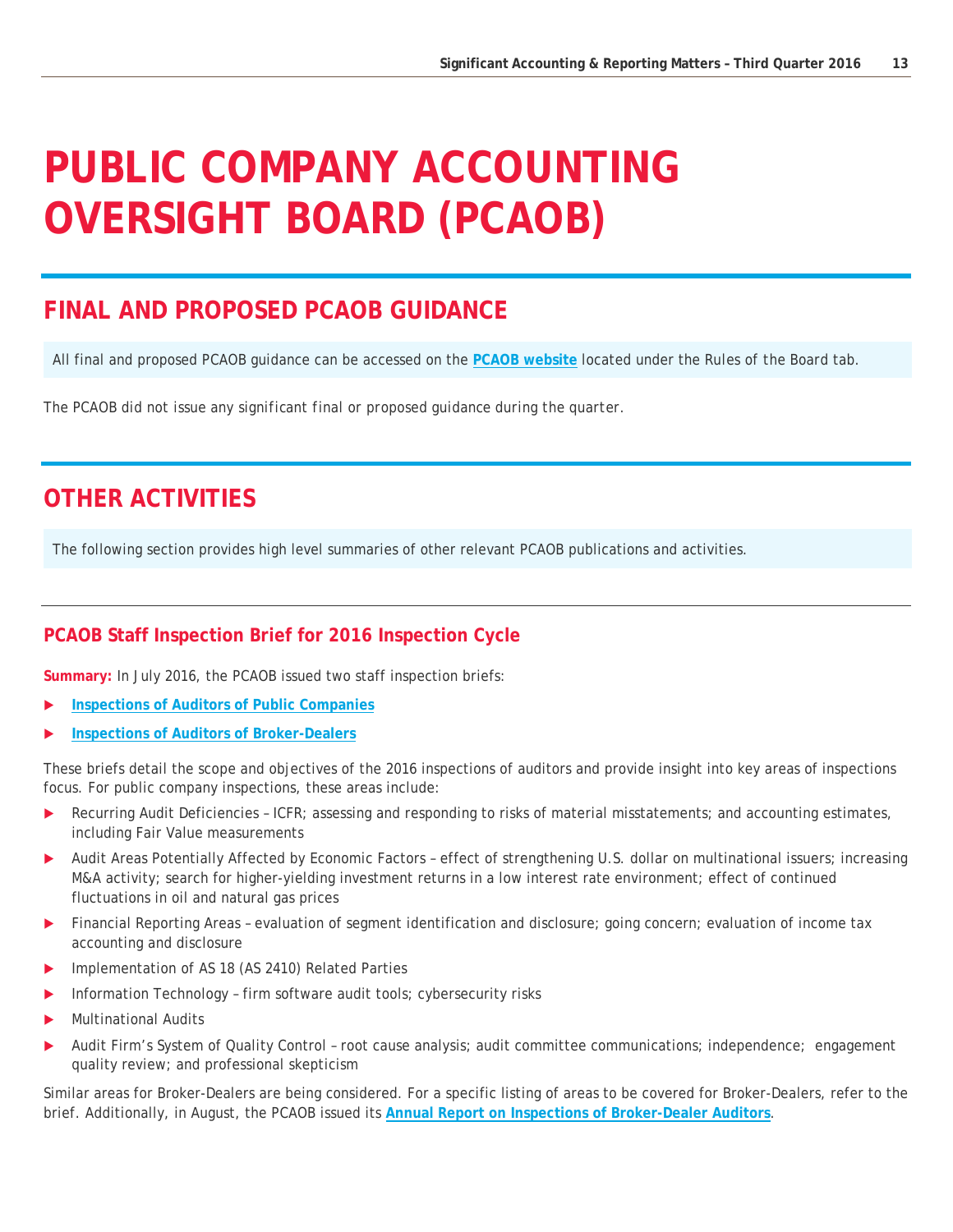#### **PCAOB Form AP Update**

**Summary:** The PCAOB hosted three teleconferences during the third quarter to answer questions from firms about technology implementation of Form AP.

**Background:** In June 2016, the PCAOB issued **[staff guidance](https://pcaobus.org/Standards/Documents/2016-06-28-Form-AP-Staff-Guidance.pdf)** for audit firms filing the new Form AP, *Auditor Reporting of Certain Audit Participants and Related Voluntary Audit Report Disclosure Under AS 3101, Reports on Auditing Financial Statements*. The guidance covers certain provisions of the new rules and provides examples, such as assigning engagement partner identification numbers and estimating audit hours when disclosing the participation of other accounting firms, among other things. The PCAOB also launched a **[web resource page](https://pcaobus.org/Pages/form-ap-reporting-certain-audit-participants.aspx)** on Form AP for investors, auditors, and others.

Audit firms are required to file Form AP for public company audit reports issued on or after:

- ▶ January 31, 2017 for engagement partner names
- June 30, 2017 for other audit firms that participated in the audit

The staff guidance supports the final PCAOB rules, adopted by the PCAOB in December 2015 and approved by the SEC in May 2016, requiring disclosure of the engagement partner and other firms participating in an audit.

For additional information, refer to BDO's **[Alert](https://www.bdo.com/insights/assurance/corporate-governance/corporate-governance-flash-report-july-2016)**.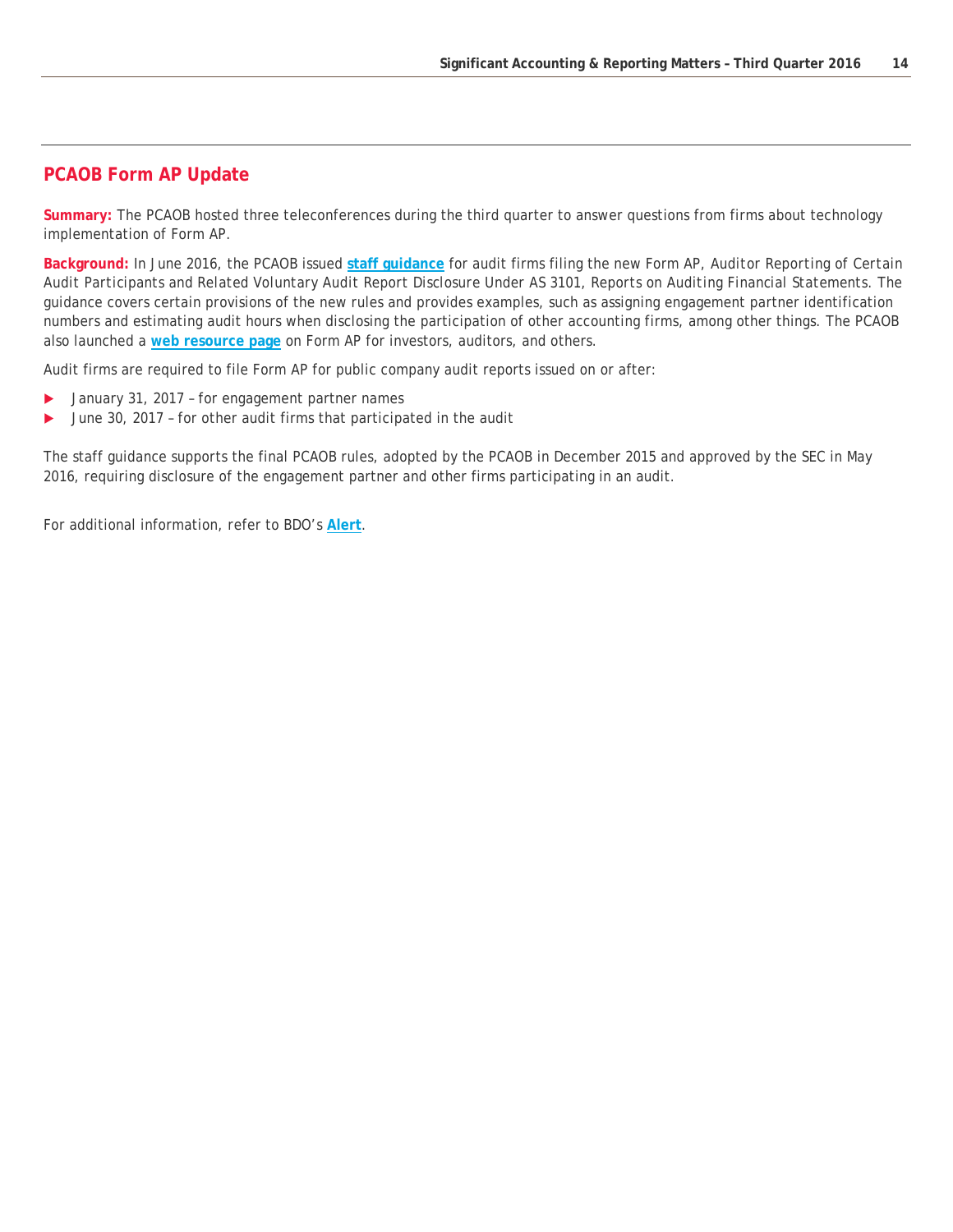## <span id="page-14-0"></span>**INTERNATIONAL ACCOUNTING STANDARDS BOARD (IASB)**

## <span id="page-14-1"></span>**FINAL IASB GUIDANCE**

All final IASB guidance can be accessed on the **[IASB website](http://www.ifrs.org/)** located under the *IFRS* tab, *Standards and Interpretations*.

#### **Amendments to IFRS 4 Insurance Contracts**

**Issued:** September 2016

**Summary:** The amendments address concerns arising from implementing the new financial instruments standard, IFRS 9, before implementing the replacement standard that the Board is developing for IFRS 4. These concerns include temporary volatility in reported results.

The amendments introduce two approaches, the overlay and the deferral approach. The amendments give all companies that issue insurance contracts the option to recognize in other comprehensive income, rather than profit or loss, the volatility that could arise when IFRS 9 is applied before the new insurance contracts standard is issued. It will also give companies whose activities are predominantly connected with insurance an optional temporary exemption from applying IFRS 9 until 2021. The entities that defer the application of IFRS 9 will continue to apply the existing financial instruments Standard, IAS 39.

**Effective Date:** The amendments related to application of the overlay approach to designated financial assets become effective when an entity first applies IFRS 9. The amendments related to the temporary exemption from IFRS 9 are effective for annual periods beginning on or after January 1, 2018. The new insurance contracts standard is currently being drafted and will have an effective date no earlier than 2020.

## <span id="page-14-2"></span>**PROPOSED IASB GUIDANCE**

The following is a summary of all significant proposed guidance that was issued or was open for comment during the quarter. All proposed IASB guidance can be accessed on the [IASB websit](http://www.ifrs.org/)**e** located under the *Get Involved* tab, *Comment on a Proposal*.

<span id="page-14-3"></span>*The IASB did not issue any significant proposed guidance during the quarter.*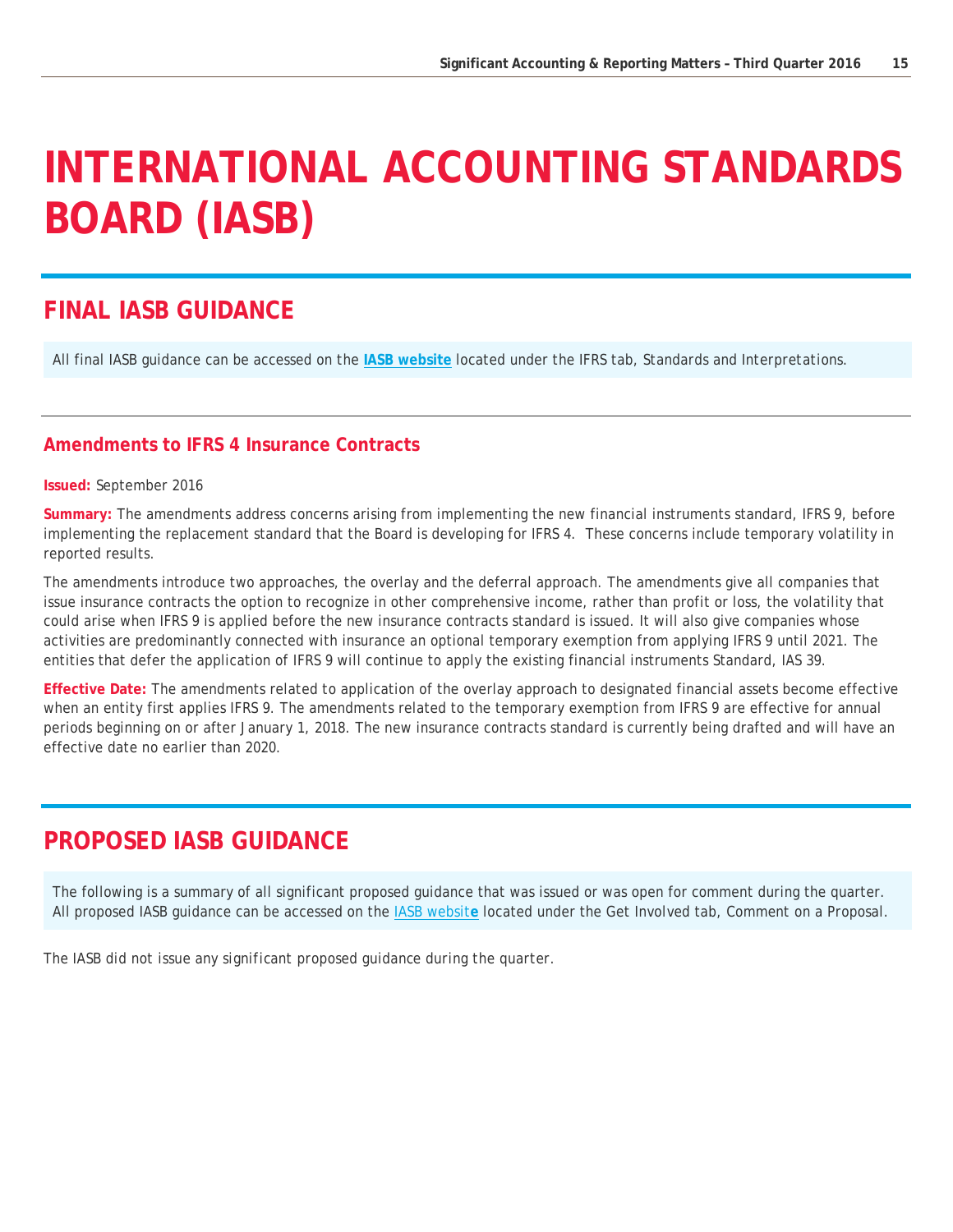# **GET TO KNOW BDO**

BDO provides assurance, tax, advisory, and consulting services to a wide range of publicly traded and privately held companies clients of all sizes across industries, throughout the country, and around the globe. Our clients are serviced by experienced, knowledgeable, industry-focused professionals who work collaboratively and have direct access to top technical resources.

BDO's culture and values establish a set of standards embodied by our work, our relationships and our professionals. We are guided by our core values: put people first; be exceptional every day, every way; embrace change; empowerment through knowledge; and choose accountability.

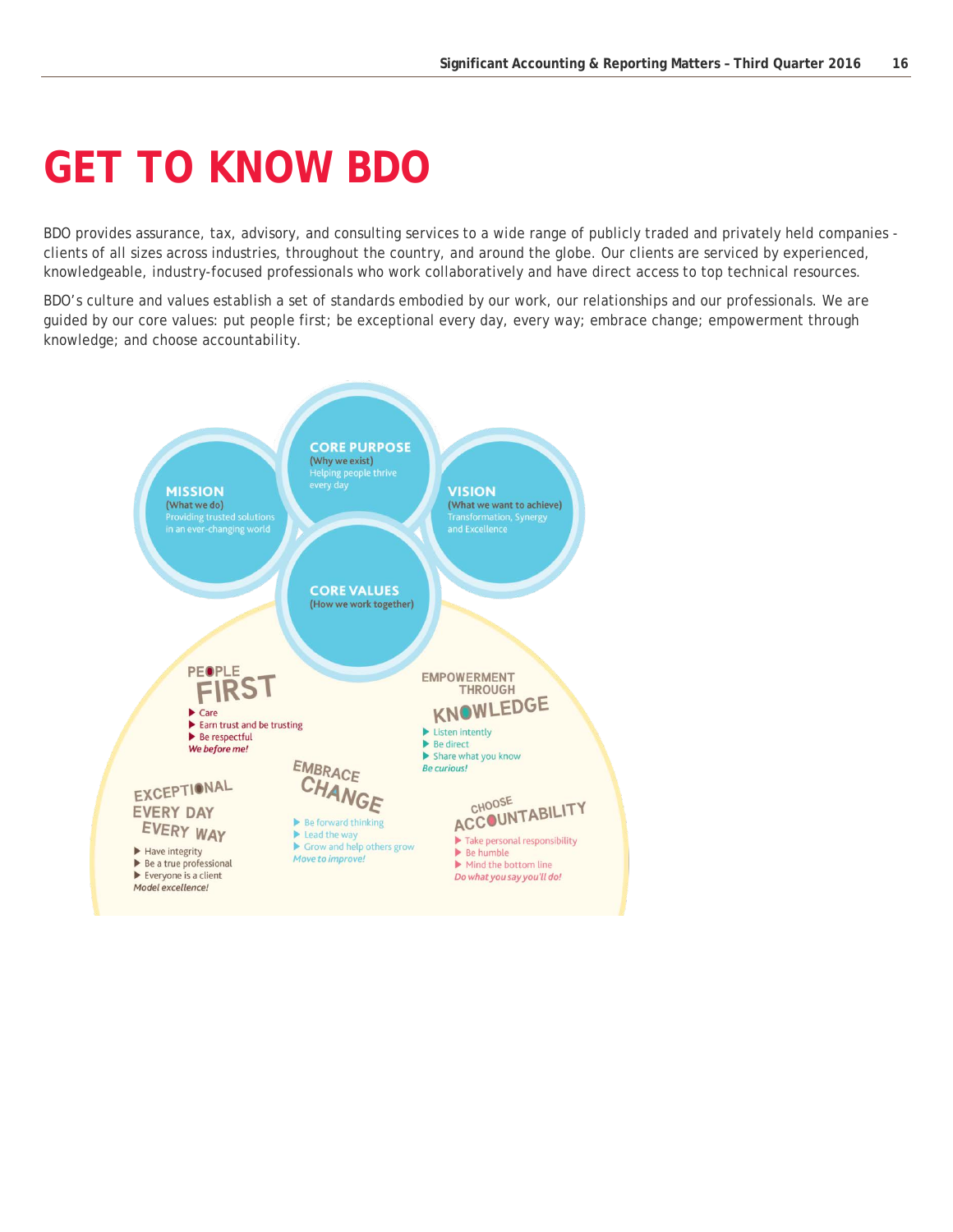The firm serves clients through more than 60 offices and over 500 independent alliance firm locations nationwide. As an independent Member Firm of BDO International Limited, BDO serves multinational clients through a global network of 1,400+ offices in over 150 countries.



BDO's strength is derived from our structure as a cohesive global network and dedication to internal integration and seamless client service - when and where our clients need us. In each country, BDO Member Firms are composed of people who are knowledgeable about national laws, business customs, and local and international business methods.

As our clients expand globally, access to our international network can help them do business with a depth of experience in international matters, significant resources and international client service capabilities.

## **BDO USA, LLP\***

 $60+$ 

Office Locations in the U.S.

#### 6,057

Dedicated Partners and Staff

### \$1.29B

U.S. Revenues

*\*As of and for the year ended June 30, 2016*



**BDO International\*\***  1,408 Offices Worldwide+

## 64,303

Total Personnel

### \$7.3B

Total Combined Fee Income+

*\*\*As of and for the year ended September 30, 2015 +Including exclusive alliances of BDO Member Firms*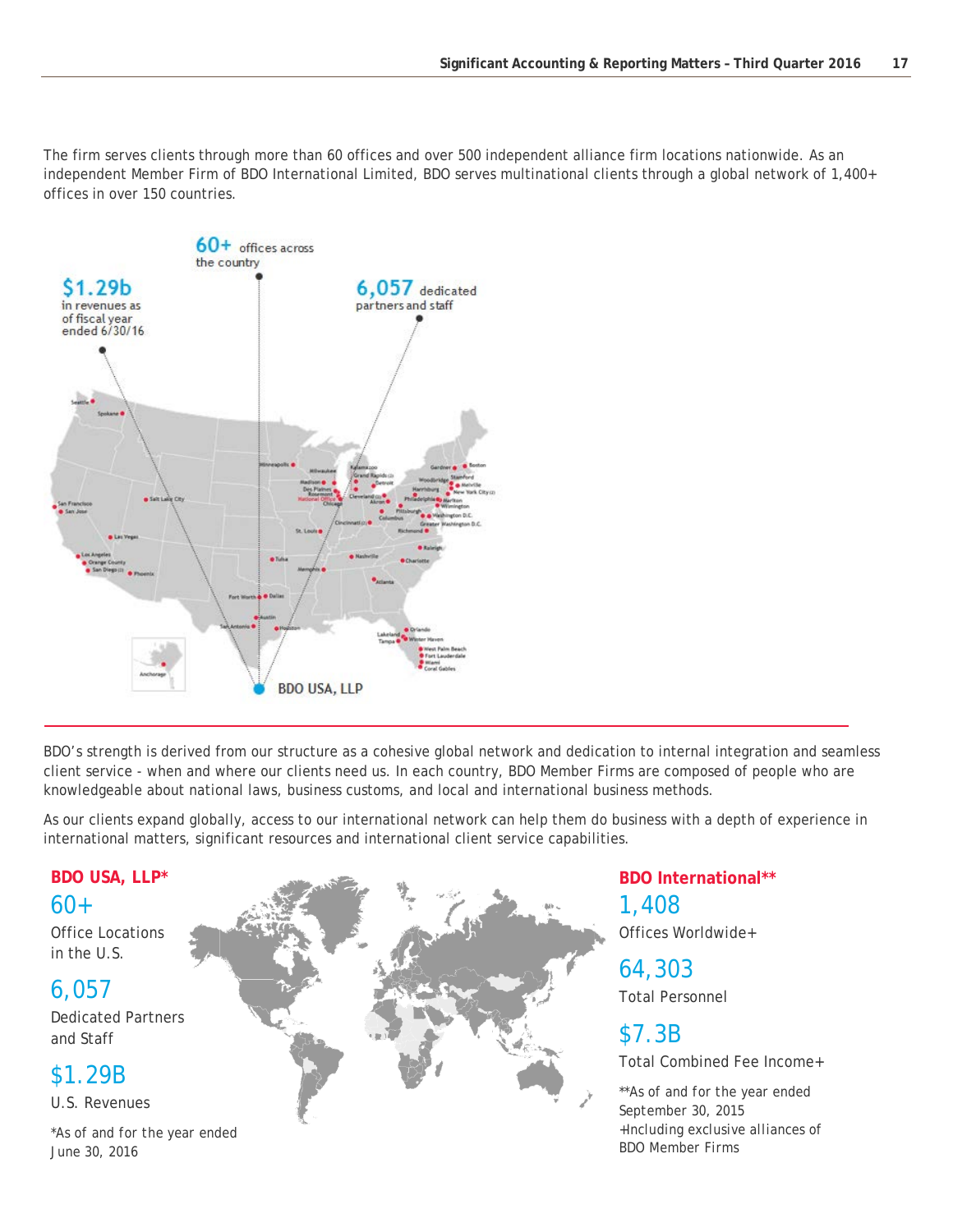#### **INDUSTRY EXPERIENCE**

Industry experience has emerged at the top of the list of what businesses need and expect from their accountants and advisors. The power of industry experience is perspective - perspective we bring to help you best leverage your own capabilities and resources.

BDO's industry focus is part of who we are and how we serve our clients, and has been for over a century. We demonstrate our experience through knowledgeable professionals, relevant client work and participation in the industries we serve.

A variety of publications and insights depicting specific industry issues, emerging trends and developments are available **[here](https://www.bdo.com/insights/advanced-search?filter=1&cat=875)**.

For further information on the following BDO industries, please visit **[www.bdo.com/industries](http://www.bdo.com/industries)**.

- Asset Management
- Broker Dealers
- Consumer Business
- Financial Institutions & Specialty Finance
- Gaming, Hospitality & Leisure
- Government Contracting
- Healthcare
- Insurance
- **Manufacturing & Distribution**
- Natural Resources
- Nonprofit & Education
- Private Equity
- Public Sector
- Real Estate & Construction
- Restaurants
- Technology & Life Sciences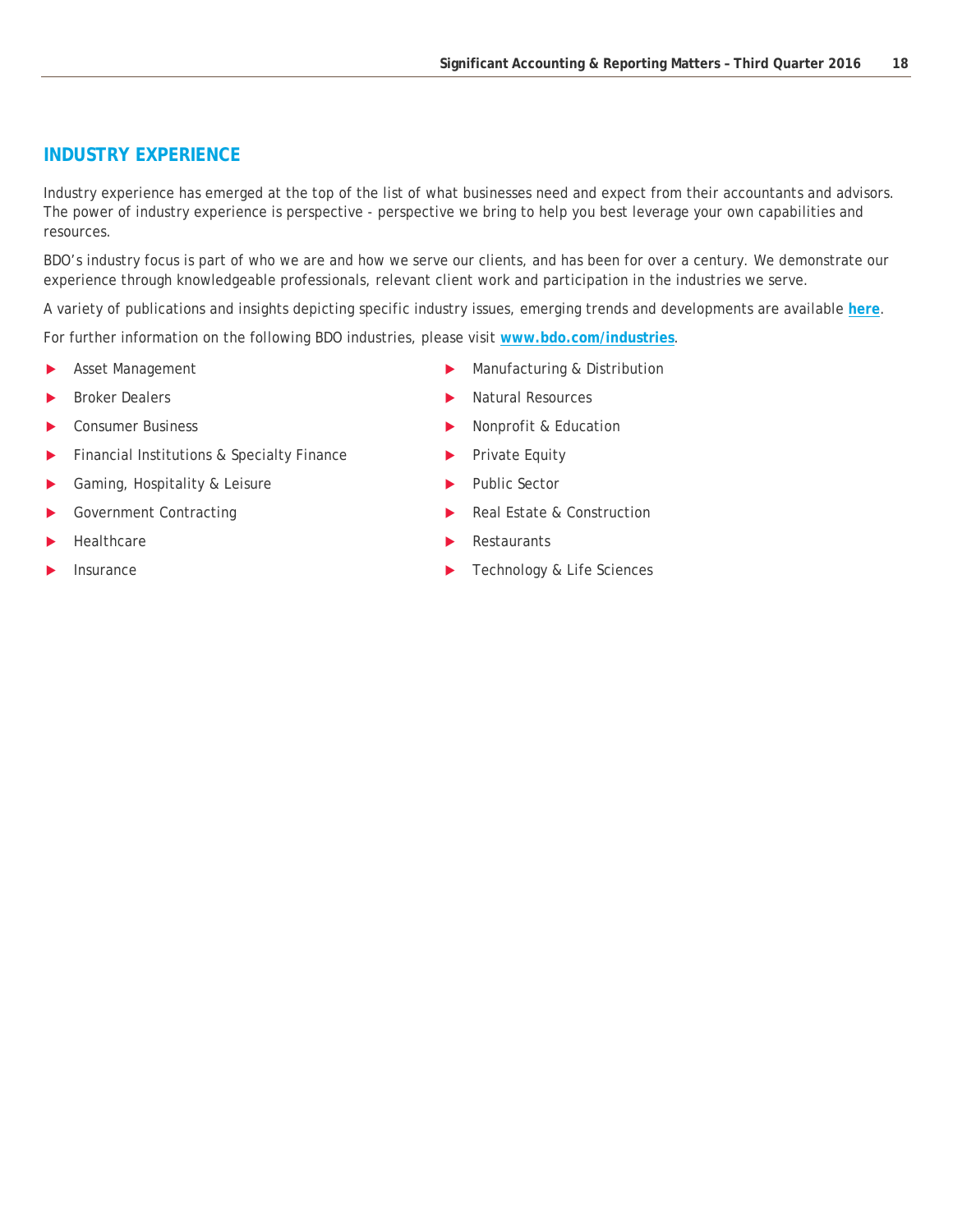## <span id="page-18-0"></span>**BDO CENTER FOR CORPORATE GOVERNANCE AND FINANCIAL REPORTING**

**A dynamic and searchable on-line resource for board of directors and financial executives**



#### **AN INCREDIBLE RESOURCE AT YOUR FINGERTIPS**

The BDO Center for Corporate Governance and Financial Reporting was born from the need to have a comprehensive, online, and easy-to-use resource for topics relevant to boards of directors and financial executives. We encourage you to visit the Center often for up-to-date information and insights you can rely on.

What you will find includes:

- Thought leadership, practice aids, tools, and newsletters
- Technical updates and insights on emerging business issues
- **Three-pronged evolving curriculum consisting of upcoming webinars and archived self-study content**
- Opportunities to engage with BDO thought leaders
- External governance community resources

### **"FINALLY, A RESOURCE CENTER WITH THE CONTINUAL EDUCATION NEEDS OF THOSE CHARGED WITH GOVERNANCE AND FINANCIAL REPORTING IN MIND!"**

#### **BDO SUBSCRIPTIONS TO PROGRAMMING AND INSIGHTS**

To begin receiving email notifications regarding BDO publications and event invitations (live and web-based), visit **[www.bdo.com/member/registration](https://www.bdo.com/member/registration)** and create a user profile. If you already have an account on BDO's website, visit the My Profile page to login and manage your account preferences **[www.bdo.com/member/my-profile](https://www.bdo.com/member/my-profile)**.

**For more information about BDO's Center for Corporate Governance, please go to: [www.bdo.com/resource](http://www.bdo.com/resource-centers/governance)[centers/governance.](http://www.bdo.com/resource-centers/governance)**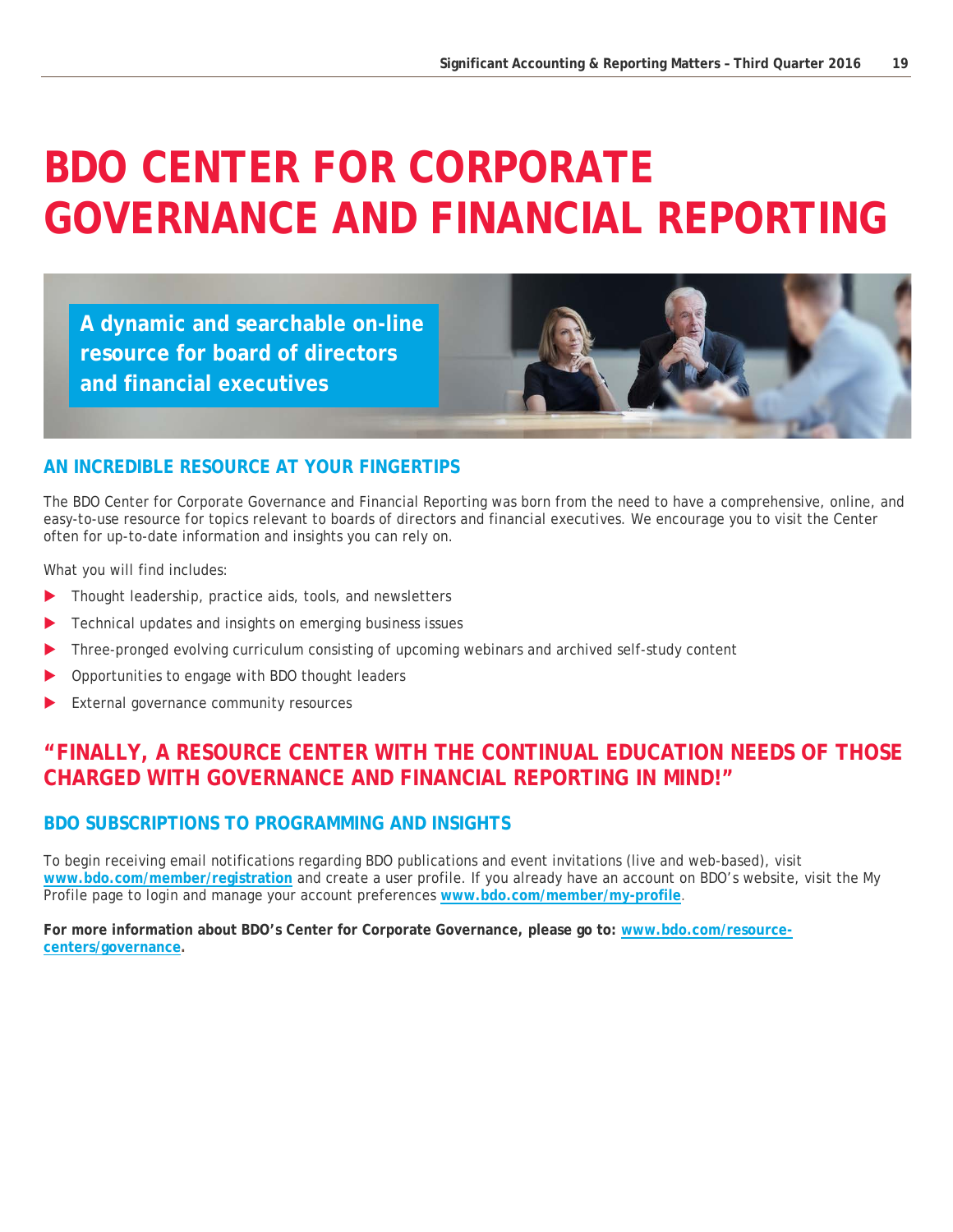# <span id="page-19-0"></span>**CONTACTS**

| <b>FASB</b>          |                                 |                    |
|----------------------|---------------------------------|--------------------|
| Adam Brown           | National Director of Accounting | abrown@bdo.com     |
|                      |                                 |                    |
| Jan Herringer        | National Assurance Partner      | jherringer@bdo.com |
|                      |                                 |                    |
| Liza Prossnitz       | National SEC Partner            | Iprossnitz@bdo.com |
|                      |                                 |                    |
| <b>Nattaly Jeter</b> | National Assurance Director     | njeter@bdo.com     |
|                      |                                 |                    |
| Amy Rojik            | National Assurance Partner      | arojik@bdo.com     |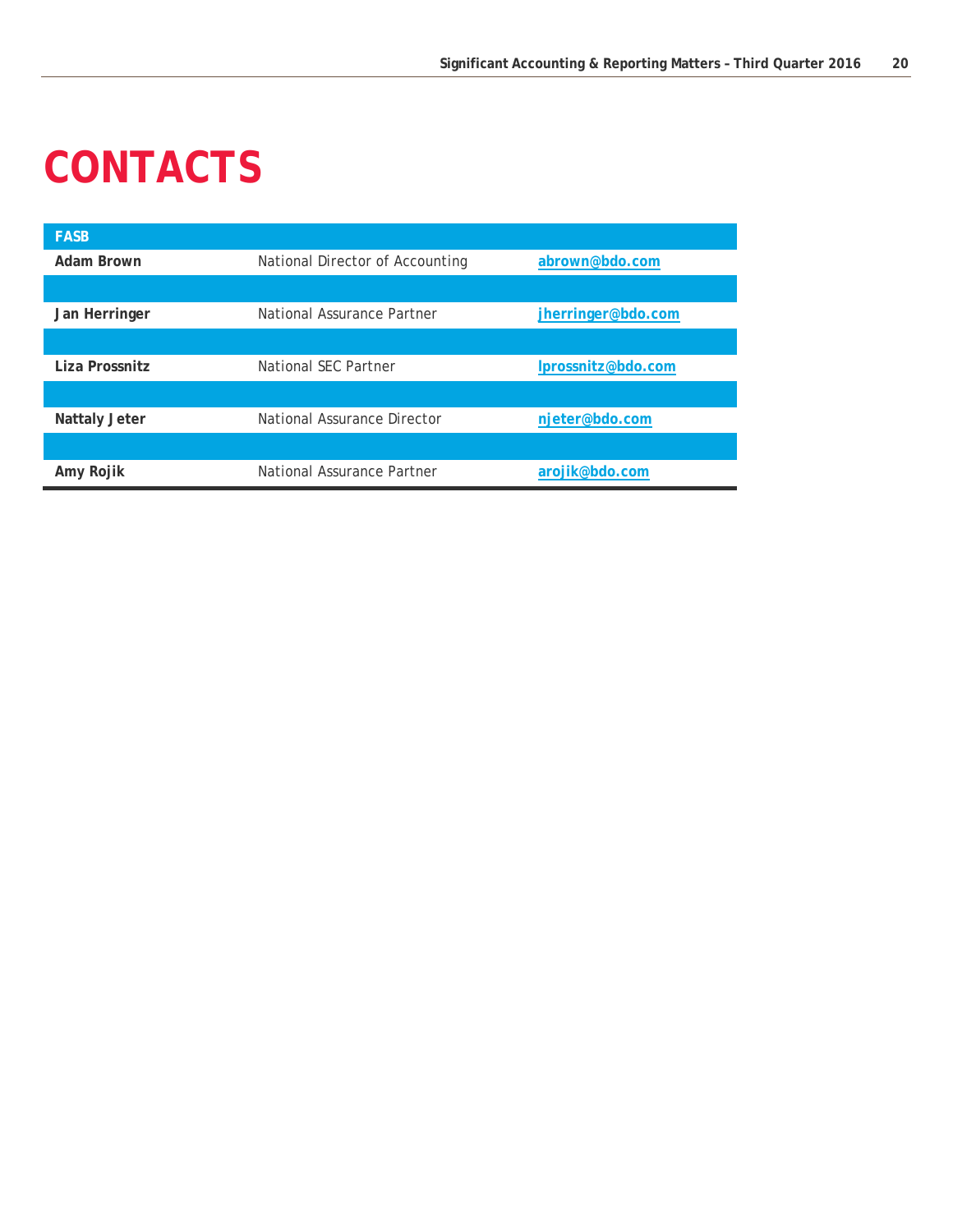## <span id="page-20-0"></span>**EFFECTIVE DATES OF U.S. ACCOUNTING PRONOUNCEMENTS**

This appendix was prepared with a calendar year-end company in mind. Therefore standards with an effective date in 2015 have been included since many companies applied them for the first time in 2016, e.g., the first interim or annual period beginning on or after December 15, 2015. Standards that do not require adoption before 2017 are highlighted in gray.

Also, refer to BDO's **[IFR Bulletin](https://www.bdo.global/getattachment/Services/Audit-Accounting/IFRS/IFR-bulletins/IFRB-2016-02.pdf.aspx?lang=en-GB)** summarizing effective dates of IFRS pronouncements.

| <b>PRONOUNCEMENT</b>                                                                                                                                                    | <b>EFFECTIVE DATE - PUBLIC</b>                                                                                                                                                                                                                                                                        | <b>EFFECTIVE DATE - NON PUBLIC</b>                                                                                                                                                                                                                                                                    |
|-------------------------------------------------------------------------------------------------------------------------------------------------------------------------|-------------------------------------------------------------------------------------------------------------------------------------------------------------------------------------------------------------------------------------------------------------------------------------------------------|-------------------------------------------------------------------------------------------------------------------------------------------------------------------------------------------------------------------------------------------------------------------------------------------------------|
| ASC 205, Presentation of Financial Statements                                                                                                                           |                                                                                                                                                                                                                                                                                                       |                                                                                                                                                                                                                                                                                                       |
| ASU 2014-15, Disclosure of<br>Uncertainties about an<br>Entity's Ability to Continue as<br>a Going Concern                                                              | Effective for all entities, unless they have<br>adopted the liquidation basis of accounting<br>under Subtopic 205-30. The new standard<br>applies prospectively to annual periods ending<br>after December 15, 2016, and to annual and<br>interim periods thereafter. Early adoption is<br>permitted. | Effective for all entities, unless they have<br>adopted the liquidation basis of accounting<br>under Subtopic 205-30. The new standard<br>applies prospectively to annual periods ending<br>after December 15, 2016, and to annual and<br>interim periods thereafter. Early adoption is<br>permitted. |
| ASC 225, Income Statement                                                                                                                                               |                                                                                                                                                                                                                                                                                                       |                                                                                                                                                                                                                                                                                                       |
| ASU 2015-01, Simplifying<br><b>Income Statement</b><br>Presentation by Eliminating<br>the Concept of Extraordinary<br><b>Items</b>                                      | Effective for fiscal years, and interim periods<br>within those fiscal years, beginning after<br>December 15, 2015.                                                                                                                                                                                   | Effective for fiscal years, and interim periods<br>within those fiscal years, beginning after<br>December 15, 2015.                                                                                                                                                                                   |
| ASC 230, Statement of Cash Flows                                                                                                                                        |                                                                                                                                                                                                                                                                                                       |                                                                                                                                                                                                                                                                                                       |
| ASU 2016-15, Classification<br>of Certain Cash Receipts and<br>Cash Payments                                                                                            | Effective for fiscal years, and interim periods<br>within those fiscal years, beginning after<br>December 15, 2017. Early adoption is<br>permitted.                                                                                                                                                   | Effective for fiscal years beginning after<br>December 15, 2018, and interim periods within<br>fiscal years beginning after December 15, 2019.<br>Early adoption is permitted.                                                                                                                        |
| ASC 260, Earnings Per Share                                                                                                                                             |                                                                                                                                                                                                                                                                                                       |                                                                                                                                                                                                                                                                                                       |
| ASU 2015-06, Effects on<br>Historical Earnings per Unit of<br>Master Limited Partnership<br>Dropdown Transactions (a<br>consensus of the Emerging<br>Issues Task Force) | Effective retrospectively for fiscal years<br>beginning after December 15, 2015, and<br>interim periods within those fiscal years. Early<br>adoption is permitted.                                                                                                                                    | Effective retrospectively for fiscal years<br>beginning after December 15, 2015, and interim<br>periods within those fiscal years. Early adoption<br>is permitted.                                                                                                                                    |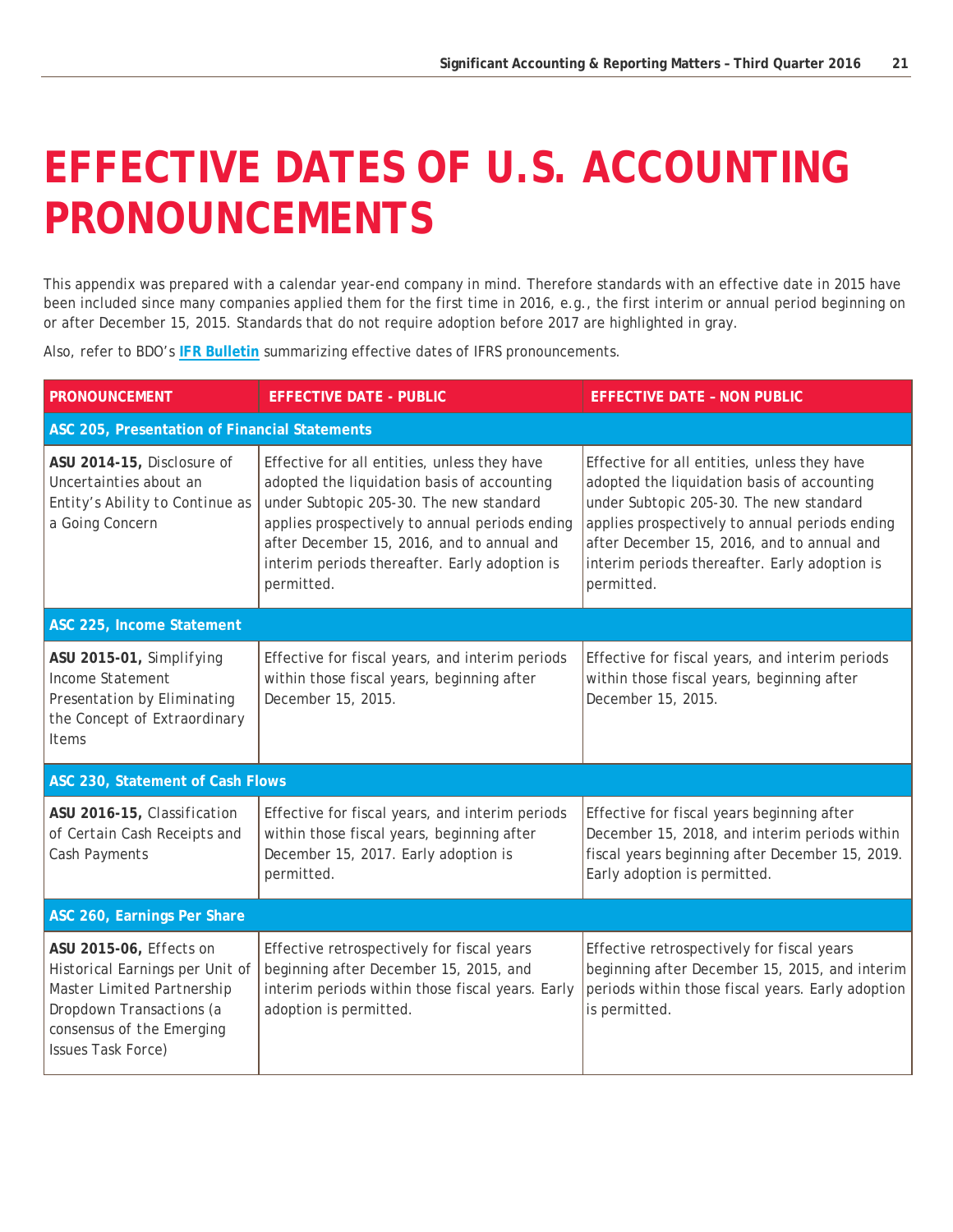| <b>PRONOUNCEMENT</b>                                                                    | <b>EFFECTIVE DATE - PUBLIC</b>                                                                                                                                                                                                                                                                                                                                                                                                                                                                                                                                                                                                           | <b>EFFECTIVE DATE - NON PUBLIC</b>                                                                                                                                                                                                                                                                                                                                                                                                                                                                                                                                                                                                                 |  |
|-----------------------------------------------------------------------------------------|------------------------------------------------------------------------------------------------------------------------------------------------------------------------------------------------------------------------------------------------------------------------------------------------------------------------------------------------------------------------------------------------------------------------------------------------------------------------------------------------------------------------------------------------------------------------------------------------------------------------------------------|----------------------------------------------------------------------------------------------------------------------------------------------------------------------------------------------------------------------------------------------------------------------------------------------------------------------------------------------------------------------------------------------------------------------------------------------------------------------------------------------------------------------------------------------------------------------------------------------------------------------------------------------------|--|
| ASC 323, Investments-Equity Method and Joint Ventures                                   |                                                                                                                                                                                                                                                                                                                                                                                                                                                                                                                                                                                                                                          |                                                                                                                                                                                                                                                                                                                                                                                                                                                                                                                                                                                                                                                    |  |
| ASU 2016-07, Simplifying the<br>Transition to the Equity<br><b>Method of Accounting</b> | The amendments are effective for all entities<br>for fiscal years, and interim periods within<br>those fiscal years, beginning after December<br>15, 2016. The amendments should be applied<br>prospectively upon their effective date to<br>increases in the level of ownership interest or<br>degree of influence that result in the<br>application of the equity method. Early<br>adoption is permitted.                                                                                                                                                                                                                              | The amendments are effective for all entities<br>for fiscal years, and interim periods within<br>those fiscal years, beginning after December<br>15, 2016. The amendments should be applied<br>prospectively upon their effective date to<br>increases in the level of ownership interest or<br>degree of influence that result in the<br>application of the equity method. Early<br>adoption is permitted.                                                                                                                                                                                                                                        |  |
| ASC 323, Investments-Equity Method and Joint Ventures                                   |                                                                                                                                                                                                                                                                                                                                                                                                                                                                                                                                                                                                                                          |                                                                                                                                                                                                                                                                                                                                                                                                                                                                                                                                                                                                                                                    |  |
| ASU 2016-13, Measurement<br>of Credit Losses on Financial<br><b>Instruments</b>         | For public business entities that are SEC filers,<br>the amendments are effective for fiscal years<br>beginning after December 15, 2019, including<br>interim periods within those fiscal years.<br>For all other public business entities, the<br>amendments are effective for fiscal years<br>beginning after December 15, 2020, including<br>interim periods within those fiscal years.                                                                                                                                                                                                                                               | For all other entities, including not-for-profit<br>entities and employee benefit plans within the<br>scope of Topics 960 through 965 on plan<br>accounting, the amendments are effective for<br>fiscal years beginning after December 15, 2020,<br>and interim periods within fiscal years<br>beginning after December 15, 2021.                                                                                                                                                                                                                                                                                                                  |  |
| ASC 330, Inventory                                                                      |                                                                                                                                                                                                                                                                                                                                                                                                                                                                                                                                                                                                                                          |                                                                                                                                                                                                                                                                                                                                                                                                                                                                                                                                                                                                                                                    |  |
| ASU 2015-11, Simplifying the<br>Measurement of Inventory                                | Effective prospectively for fiscal years, and for<br>interim periods within those fiscal years,<br>beginning after December 15, 2016. Early<br>adoption is permitted as of the beginning of an<br>interim or annual reporting period.<br>If an entity has previously written down<br>inventory (within the scope of the ASU) below<br>its cost, that reduced amount is considered<br>the cost upon adoption. Upon adoption, the<br>change from the lower of cost or market to<br>the lower of cost and net realizable value for<br>inventory within the scope of the ASU will be<br>accounted for as a change in accounting<br>principle | Effective for fiscal years beginning after<br>December 15, 2016, and for interim periods<br>within fiscal years beginning after December<br>15, 2017. Early adoption is permitted as of the<br>beginning of an interim or annual reporting<br>period. If an entity has previously written down<br>inventory (within the scope of the ASU) below<br>its cost, that reduced amount is considered the<br>cost upon adoption. Upon adoption, the change<br>from the lower of cost or market to the lower<br>of cost and net realizable value for inventory<br>within the scope of the ASU will be accounted<br>for as a change in accounting principle |  |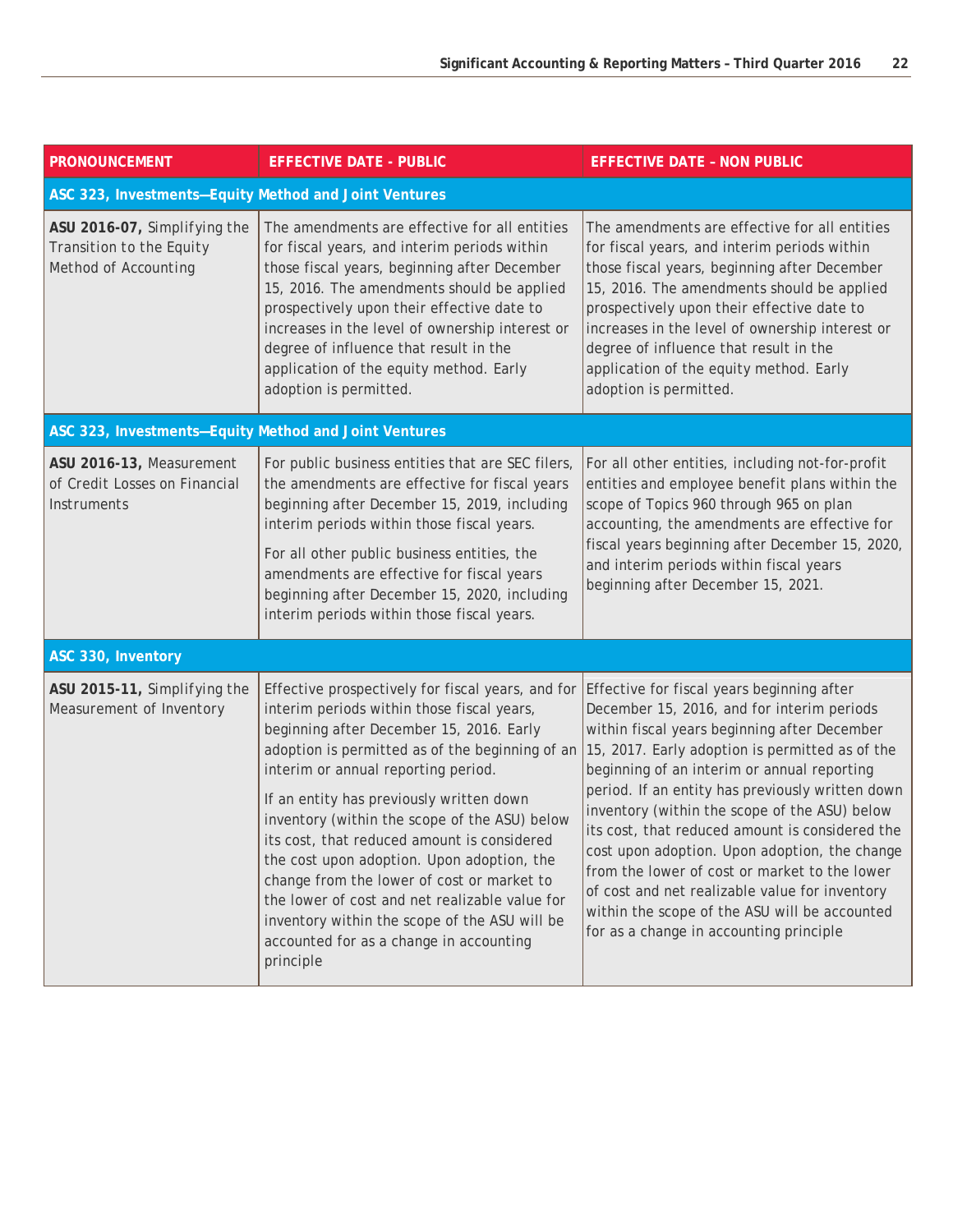| <b>PRONOUNCEMENT</b>                                                                                                                                                                                                                                                                                                                                                                                                 | <b>EFFECTIVE DATE - PUBLIC</b>                                                                                                                                                                                                                                                                                                                                                                                                                                                                                                                                                                                                                                                                                                                                                                                                                                                                                                                                                                                                                            | <b>EFFECTIVE DATE - NON PUBLIC</b>                                                                                                                                                                                                                                                                                                                                                                                                                                                                                                                                                                                                             |  |
|----------------------------------------------------------------------------------------------------------------------------------------------------------------------------------------------------------------------------------------------------------------------------------------------------------------------------------------------------------------------------------------------------------------------|-----------------------------------------------------------------------------------------------------------------------------------------------------------------------------------------------------------------------------------------------------------------------------------------------------------------------------------------------------------------------------------------------------------------------------------------------------------------------------------------------------------------------------------------------------------------------------------------------------------------------------------------------------------------------------------------------------------------------------------------------------------------------------------------------------------------------------------------------------------------------------------------------------------------------------------------------------------------------------------------------------------------------------------------------------------|------------------------------------------------------------------------------------------------------------------------------------------------------------------------------------------------------------------------------------------------------------------------------------------------------------------------------------------------------------------------------------------------------------------------------------------------------------------------------------------------------------------------------------------------------------------------------------------------------------------------------------------------|--|
| ASC 350, Intangibles-Goodwill and Other                                                                                                                                                                                                                                                                                                                                                                              |                                                                                                                                                                                                                                                                                                                                                                                                                                                                                                                                                                                                                                                                                                                                                                                                                                                                                                                                                                                                                                                           |                                                                                                                                                                                                                                                                                                                                                                                                                                                                                                                                                                                                                                                |  |
| ASU 2015-05, Customer's<br>Accounting for Fees Paid in a<br>Cloud Computing<br>Arrangement                                                                                                                                                                                                                                                                                                                           | Effective for fiscal years beginning after<br>December 15, 2015, and interim periods<br>within those fiscal years. Early adoption is<br>permitted. An entity can elect to adopt the<br>amendments either (1) prospectively to all<br>arrangements entered into or materially<br>modified after the effective date or (2)<br>retrospectively.                                                                                                                                                                                                                                                                                                                                                                                                                                                                                                                                                                                                                                                                                                              | Effective for fiscal years beginning after<br>December 15, 2015, and interim periods within<br>fiscal years beginning after December 15, 2016.<br>Early adoption is permitted. An entity can elect<br>to adopt the amendments either (1)<br>prospectively to all arrangements entered into<br>or materially modified after the effective date<br>or (2) retrospectively.                                                                                                                                                                                                                                                                       |  |
| ASU 2014-02, Accounting for<br>Goodwill (a consensus of the<br>Private Company Council)                                                                                                                                                                                                                                                                                                                              | Not applicable to public entities.                                                                                                                                                                                                                                                                                                                                                                                                                                                                                                                                                                                                                                                                                                                                                                                                                                                                                                                                                                                                                        | ASU 2016-03 removed the effective date of ASU<br>2014-02, thereby permitting an entity to apply<br>the accounting alternative at any time without<br>justifying that the use of the accounting<br>alternative is preferable as described in<br>paragraph 250-10-45-2.                                                                                                                                                                                                                                                                                                                                                                          |  |
| ASC 405, Liabilities                                                                                                                                                                                                                                                                                                                                                                                                 |                                                                                                                                                                                                                                                                                                                                                                                                                                                                                                                                                                                                                                                                                                                                                                                                                                                                                                                                                                                                                                                           |                                                                                                                                                                                                                                                                                                                                                                                                                                                                                                                                                                                                                                                |  |
| 2016-04, Liabilities-<br><b>Extinguishments of Liabilities</b><br>(Subtopic 405-20):<br>Recognition of Breakage for<br>Certain Prepaid Stored-Value<br>Products                                                                                                                                                                                                                                                      | Effective for fiscal years beginning after<br>December 15, 2017, and interim periods<br>within those fiscal years. Early adoption is<br>permitted.                                                                                                                                                                                                                                                                                                                                                                                                                                                                                                                                                                                                                                                                                                                                                                                                                                                                                                        | Effective for fiscal years beginning after<br>December 15, 2018, and interim periods within<br>fiscal years beginning after December 15, 2019.<br>Early adoption is permitted.                                                                                                                                                                                                                                                                                                                                                                                                                                                                 |  |
| ASC 606, Revenue                                                                                                                                                                                                                                                                                                                                                                                                     |                                                                                                                                                                                                                                                                                                                                                                                                                                                                                                                                                                                                                                                                                                                                                                                                                                                                                                                                                                                                                                                           |                                                                                                                                                                                                                                                                                                                                                                                                                                                                                                                                                                                                                                                |  |
| ASU 2014-09, Revenue from<br><b>Contracts with Customers</b><br>ASU 2015-14, Revenue from<br>Contracts with Customers:<br>Deferral of the Effective Date<br>ASU 2016-08, Principal versus<br><b>Agent Considerations</b><br>(Reporting Revenue Gross<br>versus Net)<br>ASU 2016-10, Identifying<br>Performance Obligations and<br>Licensing<br>ASU 2016-12, Narrow-Scope<br>Improvements and Practical<br>Expedients | Effective for annual periods beginning after<br>December 15, 2017, including interim periods<br>therein. Entities may adopt using a<br>retrospective approach (with certain optional<br>practical expedients) or a cumulative effect<br>approach. Under the this alternative, an entity<br>would apply the new revenue standard only to<br>contracts that are incomplete under legacy<br>U.S. GAAP at the date of initial application<br>(e.g. January 1, 2018) and recognize the<br>cumulative effect of the new standard as an<br>adjustment to the opening balance of retained<br>earnings. That is, prior years would not be<br>restated and additional disclosures would be<br>required to enable users of the financial<br>statements to understand the impact of<br>adopting the new standard in the current year<br>compared to prior years that are presented<br>under legacy U.S. GAAP. Early adoption is<br>permitted only as of annual reporting periods<br>beginning after December 15, 2016, including<br>interim periods within that year. | Effective for annual periods beginning after<br>December 15, 2018. In addition, the new<br>standard is effective for interim periods within<br>annual periods that begin after December 15,<br>2019. The same transition alternatives apply.<br>Early adoption is permitted as of either:<br>An annual reporting period beginning after<br>December 15, 2016, including interim<br>periods within that year, or<br>An annual reporting period beginning after<br>December 15, 2016 and interim periods<br>within annual reporting periods beginning<br>one year after the annual period in which<br>the entity first applies the new standard. |  |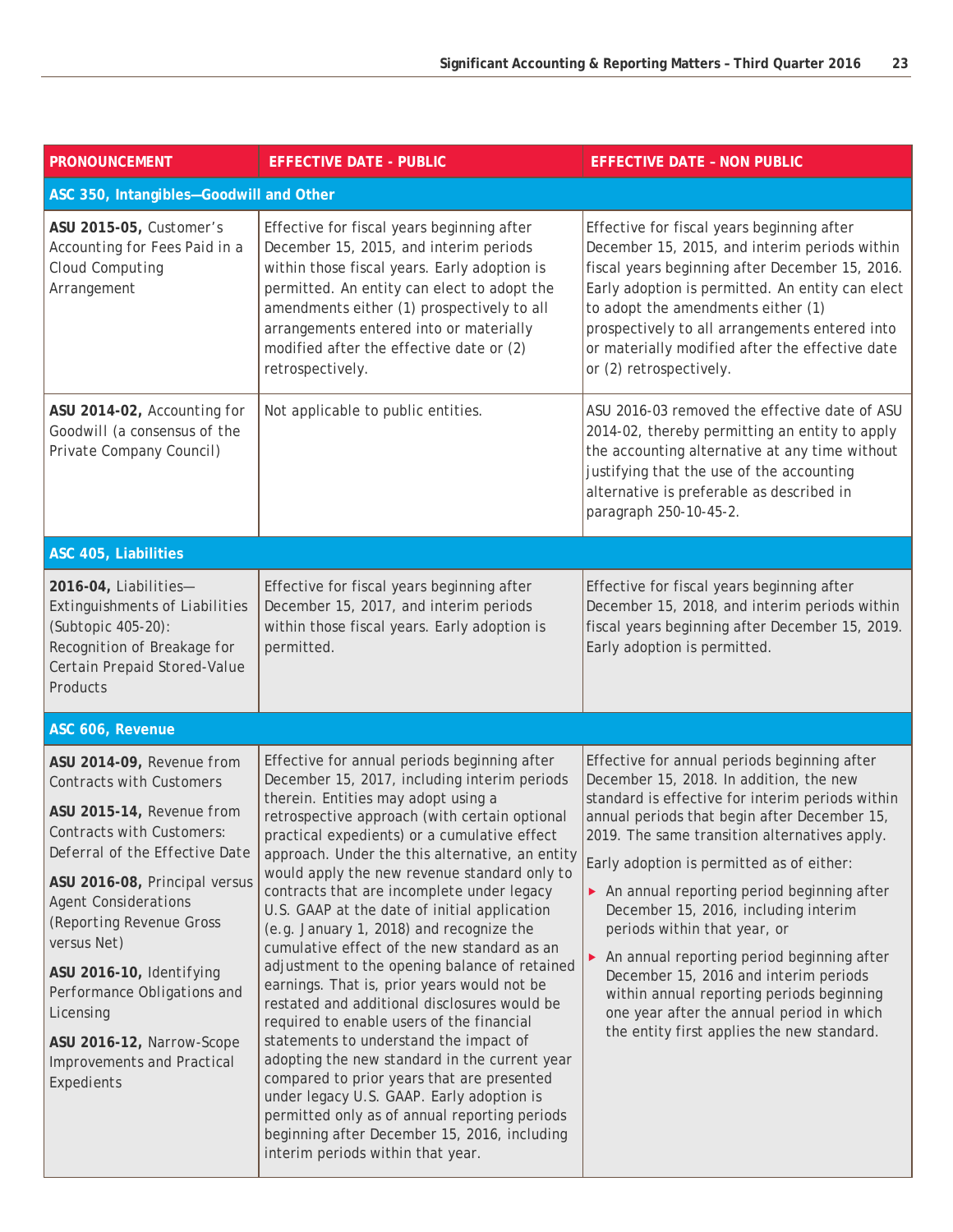| <b>PRONOUNCEMENT</b>                                                                                                                            | <b>EFFECTIVE DATE - PUBLIC</b>                                                                                                                                                                                                                                                                                                                                                                                                                                                                                                                                                                                                                                                                                                                                                                                                    | <b>EFFECTIVE DATE - NON PUBLIC</b>                                                                                                                                                                                                                                                                                                                                                                                                                                                                                                                                                                                                                                                                                                                                                                                                |  |
|-------------------------------------------------------------------------------------------------------------------------------------------------|-----------------------------------------------------------------------------------------------------------------------------------------------------------------------------------------------------------------------------------------------------------------------------------------------------------------------------------------------------------------------------------------------------------------------------------------------------------------------------------------------------------------------------------------------------------------------------------------------------------------------------------------------------------------------------------------------------------------------------------------------------------------------------------------------------------------------------------|-----------------------------------------------------------------------------------------------------------------------------------------------------------------------------------------------------------------------------------------------------------------------------------------------------------------------------------------------------------------------------------------------------------------------------------------------------------------------------------------------------------------------------------------------------------------------------------------------------------------------------------------------------------------------------------------------------------------------------------------------------------------------------------------------------------------------------------|--|
| ASC 715, Compensation-Retirement Benefits                                                                                                       |                                                                                                                                                                                                                                                                                                                                                                                                                                                                                                                                                                                                                                                                                                                                                                                                                                   |                                                                                                                                                                                                                                                                                                                                                                                                                                                                                                                                                                                                                                                                                                                                                                                                                                   |  |
| ASU 2015-04, Practical<br>Expedient for the<br>Measurement Date of an<br><b>Employer's Defined Benefit</b><br><b>Obligation and Plan Assets</b> | Effective prospectively for fiscal years<br>beginning after December 15, 2015, and<br>interim periods within those fiscal years. Early<br>adoption is permitted.                                                                                                                                                                                                                                                                                                                                                                                                                                                                                                                                                                                                                                                                  | Effective prospectively for fiscal years<br>beginning after December 15, 2016, and interim<br>periods within fiscal years beginning after<br>December 15, 2017. Early adoption is<br>permitted.                                                                                                                                                                                                                                                                                                                                                                                                                                                                                                                                                                                                                                   |  |
| ASC 718, Compensation-Stock Compensation                                                                                                        |                                                                                                                                                                                                                                                                                                                                                                                                                                                                                                                                                                                                                                                                                                                                                                                                                                   |                                                                                                                                                                                                                                                                                                                                                                                                                                                                                                                                                                                                                                                                                                                                                                                                                                   |  |
| ASU 2016-09, Improvements<br>to Employee Share-Based<br><b>Payment Accounting</b>                                                               | Effective for annual periods beginning after<br>December 15, 2016, and interim periods<br>within those annual periods. Early adoption is<br>permitted.                                                                                                                                                                                                                                                                                                                                                                                                                                                                                                                                                                                                                                                                            | Effective for annual periods beginning after<br>December 15, 2017, and interim periods within<br>annual periods beginning after December 15,<br>2018. Early adoption is permitted.                                                                                                                                                                                                                                                                                                                                                                                                                                                                                                                                                                                                                                                |  |
| ASU 2014-12, Accounting for<br>Share-Based Payments When<br>the Terms of an Award<br>Provide That a Performance                                 | Effective for annual periods and interim<br>periods within those annual periods beginning<br>after December 15, 2015. Earlier adoption is<br>permitted.                                                                                                                                                                                                                                                                                                                                                                                                                                                                                                                                                                                                                                                                           | Effective for annual periods and interim<br>periods within those annual periods beginning<br>after December 15, 2015. Earlier adoption is<br>permitted.                                                                                                                                                                                                                                                                                                                                                                                                                                                                                                                                                                                                                                                                           |  |
| Target Could Be Achieved<br>after the Requisite Service<br>Period (a consensus of the<br><b>FASB Emerging Issues Task</b><br>Force)             | Entities may apply the amendments in this<br>Update either (a) prospectively to all awards<br>granted or modified after the effective date<br>or (b) retrospectively to all awards with<br>performance targets that are outstanding as<br>of the beginning of the earliest annual period<br>presented in the financial statements and to<br>all new or modified awards thereafter. If<br>retrospective transition is adopted, the<br>cumulative effect of applying this Update<br>as of the beginning of the earliest annual<br>period presented in the financial statements<br>should be recognized as an adjustment to the<br>opening retained earnings balance at that<br>date. Additionally, if retrospective transition<br>is adopted, an entity may use hindsight in<br>measuring and recognizing the compensation<br>cost. | Entities may apply the amendments in this<br>Update either (a) prospectively to all awards<br>granted or modified after the effective date<br>or (b) retrospectively to all awards with<br>performance targets that are outstanding as<br>of the beginning of the earliest annual period<br>presented in the financial statements and to<br>all new or modified awards thereafter. If<br>retrospective transition is adopted, the<br>cumulative effect of applying this Update as<br>of the beginning of the earliest annual period<br>presented in the financial statements should<br>be recognized as an adjustment to the opening<br>retained earnings balance at that date.<br>Additionally, if retrospective transition is<br>adopted, an entity may use hindsight in<br>measuring and recognizing the compensation<br>cost. |  |
| ASC 740, Income Taxes                                                                                                                           |                                                                                                                                                                                                                                                                                                                                                                                                                                                                                                                                                                                                                                                                                                                                                                                                                                   |                                                                                                                                                                                                                                                                                                                                                                                                                                                                                                                                                                                                                                                                                                                                                                                                                                   |  |
| ASU 2015-17, Balance Sheet<br>Classification of Deferred<br>Taxes                                                                               | Effective for fiscal years, and for interim<br>periods within those fiscal years, beginning<br>after December 15, 2016. Early adoption is<br>permitted as of the beginning of any interim<br>or annual reporting period.                                                                                                                                                                                                                                                                                                                                                                                                                                                                                                                                                                                                          | Effective for fiscal years beginning after<br>December 15, 2017, and for interim periods<br>within fiscal years beginning after December<br>15, 2018. Early adoption is permitted as of the<br>beginning of any interim or annual reporting<br>period.                                                                                                                                                                                                                                                                                                                                                                                                                                                                                                                                                                            |  |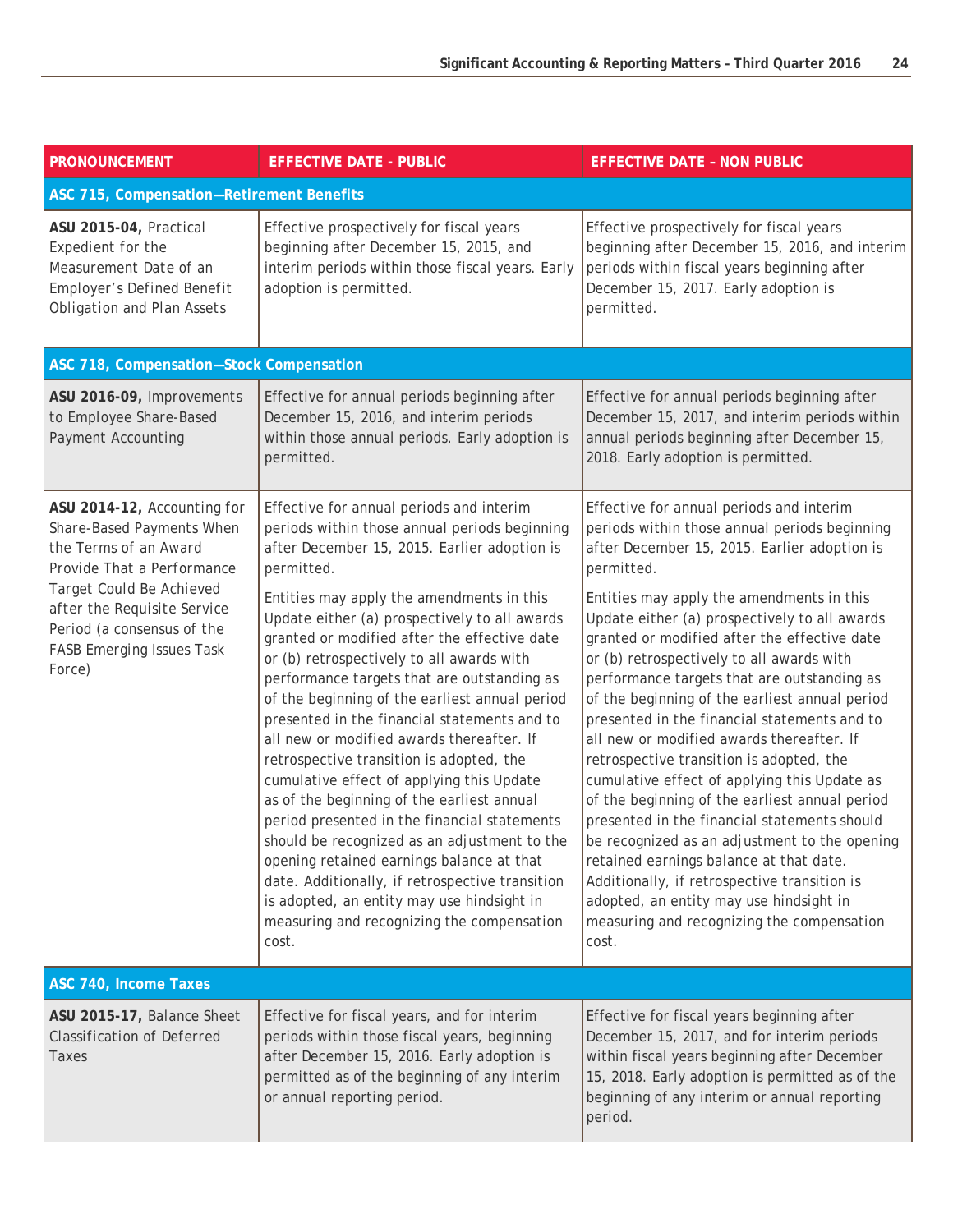| <b>PRONOUNCEMENT</b>                                                                                                                                        | <b>EFFECTIVE DATE - PUBLIC</b>                                                                                                                                                                                                                                                                                                                                                                                     | <b>EFFECTIVE DATE - NON PUBLIC</b>                                                                                                                                                                                                                                                                                                                                                                         |
|-------------------------------------------------------------------------------------------------------------------------------------------------------------|--------------------------------------------------------------------------------------------------------------------------------------------------------------------------------------------------------------------------------------------------------------------------------------------------------------------------------------------------------------------------------------------------------------------|------------------------------------------------------------------------------------------------------------------------------------------------------------------------------------------------------------------------------------------------------------------------------------------------------------------------------------------------------------------------------------------------------------|
| ASC 805, Business Combinations                                                                                                                              |                                                                                                                                                                                                                                                                                                                                                                                                                    |                                                                                                                                                                                                                                                                                                                                                                                                            |
| ASU 2015-16, Simplifying the<br>Accounting for Measurement-<br>Period Adjustments                                                                           | Effective for fiscal years, and for interim<br>periods within those fiscal years, beginning<br>after December 15, 2015. Early adoption is<br>permitted.                                                                                                                                                                                                                                                            | Effective for fiscal years beginning after<br>December 15, 2016, and for interim periods<br>within fiscal years beginning after December<br>15, 2017. Early adoption is permitted.                                                                                                                                                                                                                         |
| ASU 2014-18, Accounting for<br>Identifiable Intangible Assets<br>in a Business Combination (a<br>consensus of the Private<br>Company Council)               | Not applicable to public entities.                                                                                                                                                                                                                                                                                                                                                                                 | ASU 2016-03 removed the effective date of ASU<br>2014-18, thereby permitting an entity to apply<br>the accounting alternative at any time without<br>justifying that the use of the accounting<br>alternative is preferable as described in<br>paragraph 250-10-45-2.                                                                                                                                      |
| ASC 810, Consolidation                                                                                                                                      |                                                                                                                                                                                                                                                                                                                                                                                                                    |                                                                                                                                                                                                                                                                                                                                                                                                            |
| ASU 2015-02, Amendments to<br>the Consolidation Analysis                                                                                                    | Effective for fiscal years, and for interim<br>periods within those fiscal years, beginning<br>after December 15, 2015.                                                                                                                                                                                                                                                                                            | Effective for fiscal years beginning after<br>December 15, 2016, and for interim periods<br>within fiscal years beginning after December<br>15, 2017.                                                                                                                                                                                                                                                      |
| ASU 2014-13, Measuring the<br>Financial Assets and the<br>Financial Liabilities of a<br>Consolidated Collateralized<br><b>Financing Entity</b>              | Effective for annual periods, and interim<br>periods within those annual periods, beginning<br>after December 15, 2015. Early adoption is<br>permitted as of the beginning of an annual<br>period. Entities may adopt using either a full<br>or modified retrospective approach. The<br>modified approach only impacts the annual<br>period of adoption by recording a cumulative-<br>effect adjustment to equity. | Effective for annual periods beginning after<br>December 15, 2016, and interim and annual<br>periods thereafter. Early adoption is permitted<br>as of the beginning of an annual period. Entities<br>may adopt using either a full or modified<br>retrospective approach. The modified approach<br>only impacts the annual period of adoption by<br>recording a cumulative-effect adjustment to<br>equity. |
| ASU 2014-07 Applying<br>Variable Interest Entities<br>Guidance to Common Control<br>Leasing Arrangements (a<br>consensus of the Private<br>Company Council) | Not applicable to public entities.                                                                                                                                                                                                                                                                                                                                                                                 | ASU 2016-03 removed the effective date of ASU<br>2014-07, thereby permitting an entity to apply<br>the accounting alternative at any time without<br>justifying that the use of the accounting<br>alternative is preferable as described in<br>paragraph 250-10-45-2.                                                                                                                                      |
| ASC 815, Derivatives and Hedging                                                                                                                            |                                                                                                                                                                                                                                                                                                                                                                                                                    |                                                                                                                                                                                                                                                                                                                                                                                                            |
| 2016-06, Contingent Put and<br>Call Options in Debt<br>Instruments                                                                                          | Effective for fiscal years beginning after<br>December 15, 2016, and interim periods<br>within those fiscal years. Early adoption is<br>permitted. However, if an entity early adopts<br>the amendments in an interim period, any<br>adjustments should be reflected as of the<br>beginning of that fiscal year.                                                                                                   | Effective for fiscal years beginning after<br>December 15, 2017, and interim periods within<br>fiscal years beginning after December 15, 2018.<br>Early adoption is permitted. However, if an<br>entity early adopts the amendments in an<br>interim period, any adjustments should be<br>reflected as of the beginning of that fiscal year.                                                               |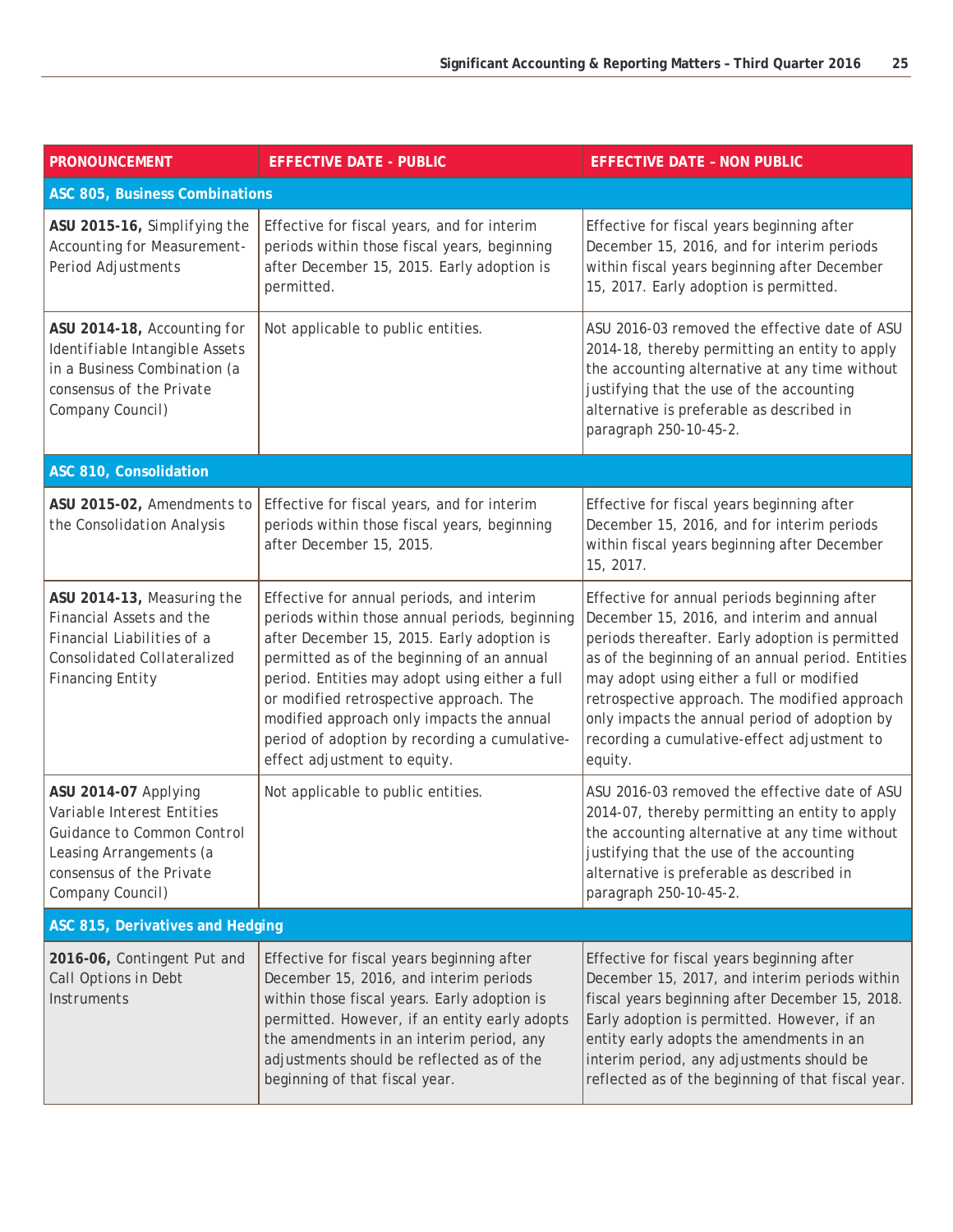| <b>PRONOUNCEMENT</b>                                                                                                                                                                                                                                                  | <b>EFFECTIVE DATE - PUBLIC</b>                                                                                                                                                                                                                                                                                                                                                                                                                                                                            | <b>EFFECTIVE DATE - NON PUBLIC</b>                                                                                                                                                                                                                                                                                                                                                                                                                                                                     |
|-----------------------------------------------------------------------------------------------------------------------------------------------------------------------------------------------------------------------------------------------------------------------|-----------------------------------------------------------------------------------------------------------------------------------------------------------------------------------------------------------------------------------------------------------------------------------------------------------------------------------------------------------------------------------------------------------------------------------------------------------------------------------------------------------|--------------------------------------------------------------------------------------------------------------------------------------------------------------------------------------------------------------------------------------------------------------------------------------------------------------------------------------------------------------------------------------------------------------------------------------------------------------------------------------------------------|
| 2016-05, Effect of Derivative<br>Contract Novations on<br><b>Existing Hedge Accounting</b><br>Relationships                                                                                                                                                           | Effective for fiscal years beginning after<br>December 15, 2016, and interim periods<br>within those fiscal years. Early adoption is<br>permitted.                                                                                                                                                                                                                                                                                                                                                        | Effective for fiscal years beginning after<br>December 15, 2017, and interim periods within<br>fiscal years beginning after December 15, 2018.<br>Early adoption is permitted.                                                                                                                                                                                                                                                                                                                         |
| ASU 2015-13, Application of<br>the Normal Purchases and<br>Normal Sales Exception to<br><b>Certain Electricity Contracts</b><br>within Nodal Energy Markets                                                                                                           | Effective upon issuance and should be applied<br>prospectively. An entity will have the ability<br>to designate qualifying contracts that are<br>entered into on or after the effective date of<br>the ASU as normal purchases and normal sales<br>("NPNS"). Because an entity may elect the<br>NPNS scope exception at contract inception or<br>at a later date, it also will be able to<br>designate qualifying contracts entered into<br>before the effective date as NPNS, but only<br>prospectively. | Effective upon issuance and should be applied<br>prospectively. An entity will have the ability to<br>designate qualifying contracts that are entered<br>into on or after the effective date of the ASU as<br>normal purchases and normal sales ("NPNS").<br>Because an entity may elect the NPNS scope<br>exception at contract inception or at a later<br>date, it also will be able to designate qualifying<br>contracts entered into before the effective date<br>as NPNS, but only prospectively. |
| ASU 2014-16, Derivatives and<br>Hedging (Topic 815):<br>Determining Whether the<br>Host Contract in a Hybrid<br>Financial Instrument Issued in<br>the Form of a Share Is More<br>Akin to Debt or to Equity (a<br>consensus of the FASB<br>Emerging Issues Task Force) | Effective for annual periods, and interim<br>periods within those annual periods, beginning<br>after December 15, 2015.                                                                                                                                                                                                                                                                                                                                                                                   | Effective for annual periods beginning after<br>December 15, 2015, and interim periods within<br>annual periods beginning after December 15,<br>2016.                                                                                                                                                                                                                                                                                                                                                  |
| ASU 2014-03 Accounting for<br>Certain Receive-Variable,<br>Pay-Fixed Interest Rate Swaps<br>- Simplified Hedge Accounting<br>Approach (a consensus of the<br>Private Company Council)                                                                                 | Not applicable to public entities.                                                                                                                                                                                                                                                                                                                                                                                                                                                                        | ASU 2016-03 removed the effective date of ASU<br>2014-03, thereby permitting an entity to apply<br>the accounting alternative at any time without<br>justifying that the use of the accounting<br>alternative is preferable as described<br>in paragraph 250-10-45-2.                                                                                                                                                                                                                                  |
| ASC 820, Fair Value Measurement                                                                                                                                                                                                                                       |                                                                                                                                                                                                                                                                                                                                                                                                                                                                                                           |                                                                                                                                                                                                                                                                                                                                                                                                                                                                                                        |
| ASU 2015-07, Disclosures for<br>Investments in Certain<br>Entities That Calculate Net<br>Asset Value per Share (or Its<br>Equivalent) (a consensus of<br>the Emerging Issues Task<br>Force)                                                                           | Effective retrospectively for fiscal years<br>beginning after December 15, 2015, and<br>interim periods within those fiscal years. Early<br>adoption is permitted.                                                                                                                                                                                                                                                                                                                                        | Effective retrospectively for fiscal years<br>beginning after December 15, 2016, and interim<br>periods within those fiscal years. Early adoption<br>is permitted.                                                                                                                                                                                                                                                                                                                                     |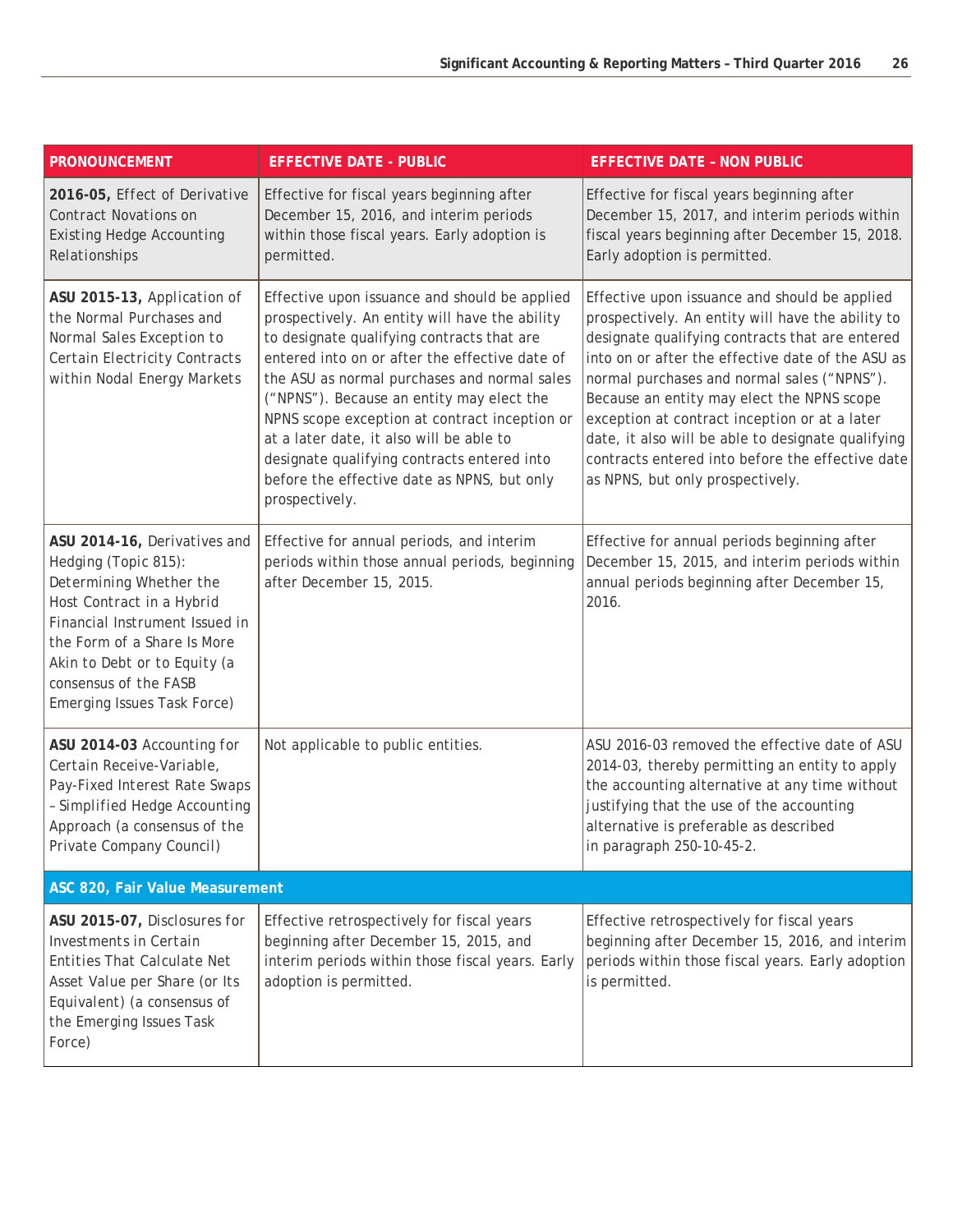| <b>PRONOUNCEMENT</b>                                                                                                                                                                                                                                          | <b>EFFECTIVE DATE - PUBLIC</b>                                                                                                                                                                                                                                                                                              | <b>EFFECTIVE DATE - NON PUBLIC</b>                                                                                                                                                                                                                                                                                                                                                       |
|---------------------------------------------------------------------------------------------------------------------------------------------------------------------------------------------------------------------------------------------------------------|-----------------------------------------------------------------------------------------------------------------------------------------------------------------------------------------------------------------------------------------------------------------------------------------------------------------------------|------------------------------------------------------------------------------------------------------------------------------------------------------------------------------------------------------------------------------------------------------------------------------------------------------------------------------------------------------------------------------------------|
| ASC 825, Financial Instruments                                                                                                                                                                                                                                |                                                                                                                                                                                                                                                                                                                             |                                                                                                                                                                                                                                                                                                                                                                                          |
| 2016-01, Recognition and<br>Measurement of Financial<br><b>Assets and Financial</b><br>Liabilities                                                                                                                                                            | Effective for fiscal years, and interim periods<br>within those fiscal years, beginning after<br>December 15, 2017. Certain provisions of the<br>ASU are eligible for early adoption.                                                                                                                                       | Effective for fiscal years beginning<br>after December 15, 2018, and interim periods<br>within fiscal years beginning after December<br>15, 2019 with early adoption permitted for<br>fiscal years beginning after December 15, 2017<br>including interim periods within those years.<br>Certain provisions of the ASU<br>are eligible for early adoption prior to<br>December 15, 2017. |
| ASC 835, Interest                                                                                                                                                                                                                                             |                                                                                                                                                                                                                                                                                                                             |                                                                                                                                                                                                                                                                                                                                                                                          |
| ASU 2015-15, Presentation<br>and Subsequent Measurement<br>of Debt Issuance Costs<br>Associated with Line-of-<br><b>Credit Arrangements</b><br>(Amendments to SEC<br>Paragraphs Pursuant to Staff<br>Announcement at June 18,<br>2015<br><b>EITF Meeting)</b> | Effective upon issuance.                                                                                                                                                                                                                                                                                                    | Effective upon issuance.                                                                                                                                                                                                                                                                                                                                                                 |
| ASU 2015-03, Simplifying the<br>Presentation of Debt Issuance<br>Costs                                                                                                                                                                                        | Effective retrospectively for fiscal years<br>beginning after December 15, 2015, and<br>interim periods within those fiscal years. Early<br>adoption is permitted.                                                                                                                                                          | Effective retrospectively for fiscal years<br>beginning after December 15, 2015, and interim<br>periods within fiscal years beginning after<br>December 15, 2016. Early adoption is<br>permitted.                                                                                                                                                                                        |
| ASC 842, Leases                                                                                                                                                                                                                                               |                                                                                                                                                                                                                                                                                                                             |                                                                                                                                                                                                                                                                                                                                                                                          |
| 2016-02, Leases                                                                                                                                                                                                                                               | Effective for fiscal years beginning after<br>December 15, 2018, including interim periods<br>within those fiscal years. Early adoption is<br>permitted. Specific transition requirements<br>apply.                                                                                                                         | Effective for fiscal years beginning after<br>December 15, 2019, and interim periods within<br>fiscal years beginning after December 15, 2020.<br>Early adoption is permitted. Specific transition<br>requirements apply.                                                                                                                                                                |
| ASC 915, Development Stage Entities                                                                                                                                                                                                                           |                                                                                                                                                                                                                                                                                                                             |                                                                                                                                                                                                                                                                                                                                                                                          |
| ASU 2014-10, Elimination of<br>Certain Financial Reporting<br>Requirements, Including an<br>Amendment to Variable<br>Interest Entities Guidance in<br>Topic 810, Consolidation                                                                                | DSE requirements - Effective for annual<br>reporting periods beginning after December<br>15, 2014 and interim periods therein. While<br>the elimination of the DSE financial reporting<br>requirements applies retrospectively, the new<br>disclosures about related risks and<br>uncertainties are required prospectively. | DSE requirements - Effective for annual<br>reporting periods beginning after December 15,<br>2014, and interim periods beginning after<br>December 15, 2015. While the elimination of<br>the DSE financial reporting requirements applies<br>retrospectively, the new disclosures about<br>related risks and uncertainties are required<br>prospectively.                                |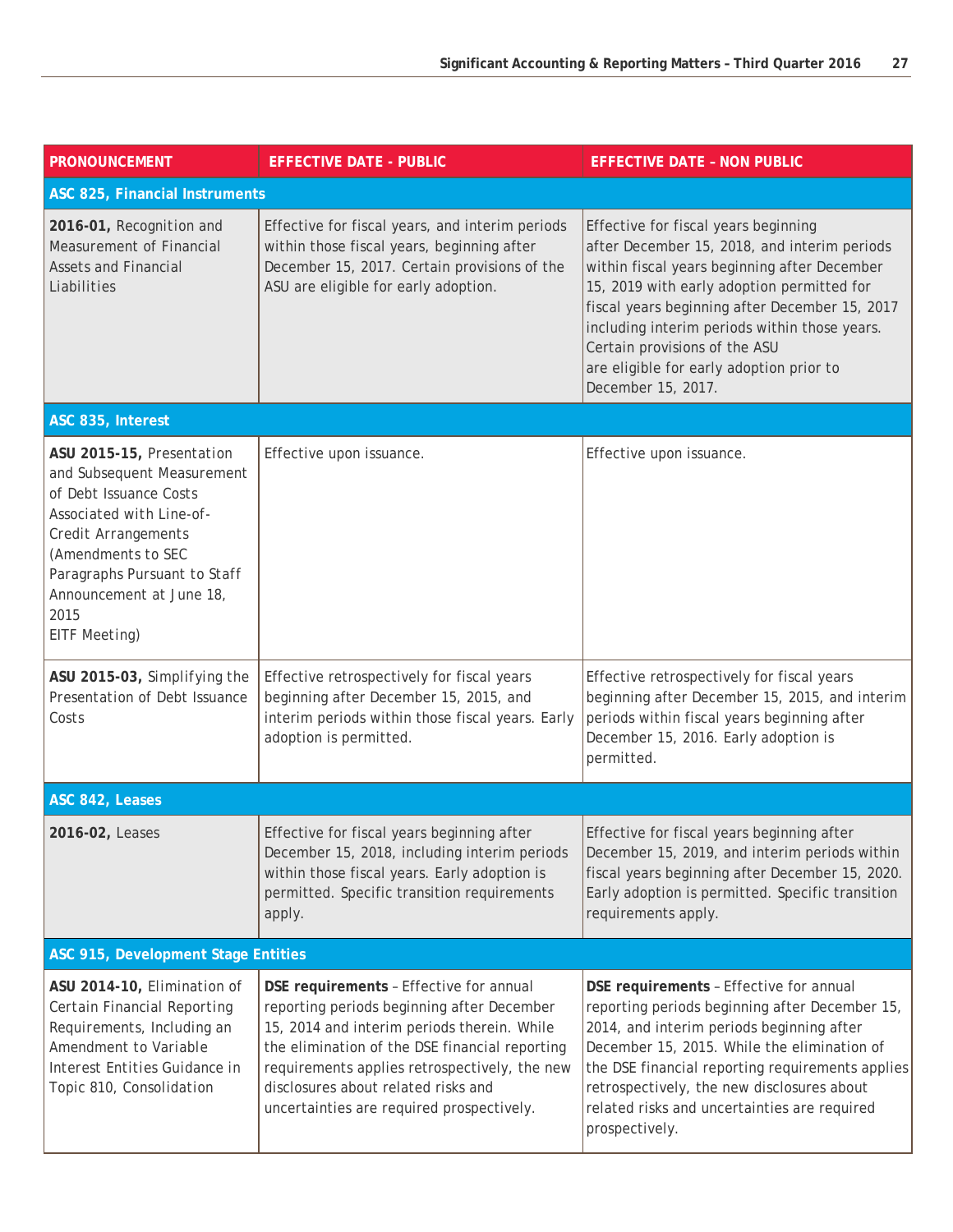| <b>PRONOUNCEMENT</b>                                                                                                | <b>EFFECTIVE DATE - PUBLIC</b>                                                                                                                                                                                                                                 | <b>EFFECTIVE DATE - NON PUBLIC</b>                                                                                                                                                                                                                                                                                                                  |
|---------------------------------------------------------------------------------------------------------------------|----------------------------------------------------------------------------------------------------------------------------------------------------------------------------------------------------------------------------------------------------------------|-----------------------------------------------------------------------------------------------------------------------------------------------------------------------------------------------------------------------------------------------------------------------------------------------------------------------------------------------------|
|                                                                                                                     | Early adoption is permitted for financial<br>statements that have not yet been issued or<br>made available for issuance.                                                                                                                                       | Early adoption is permitted for financial<br>statements that have not yet been issued or<br>made available for issuance.                                                                                                                                                                                                                            |
|                                                                                                                     | Consolidation update - Effective for annual<br>reporting periods beginning after December<br>15, 2015 and interim periods therein.                                                                                                                             | Consolidation update - Effective for annual<br>reporting periods beginning after December 15,<br>2016 and interim reporting periods beginning                                                                                                                                                                                                       |
|                                                                                                                     | The amendments apply retrospectively and<br>also generally incorporate the transition<br>provisions of Statement 167 to address<br>situations in which it may not be practicable<br>to obtain the necessary information for prior<br>years.                    | after December 15, 2017.<br>The amendments apply retrospectively and also<br>generally incorporate the transition provisions<br>of Statement 167 to address situations in which<br>it may not be practicable to obtain the<br>necessary information for prior years.                                                                                |
|                                                                                                                     | Early adoption is permitted for financial<br>statements that have not yet been issued or<br>made available for issuance.                                                                                                                                       | Early adoption is permitted for financial<br>statements that have not yet been issued or<br>made available for issuance.                                                                                                                                                                                                                            |
| ASC 944, Financial Services-Insurance                                                                               |                                                                                                                                                                                                                                                                |                                                                                                                                                                                                                                                                                                                                                     |
| ASU 2015-09, Disclosures<br>about Short-Duration<br>Contracts                                                       | Effective for annual reporting periods<br>beginning after December 15, 2015 and<br>interim reporting periods within annual<br>periods beginning after December 15, 2016.<br>Early adoption is permitted.                                                       | Effective for annual reporting periods beginning<br>after December 15, 2016 and interim reporting<br>periods within annual periods beginning after<br>December 15, 2017. Early adoption is<br>permitted.                                                                                                                                            |
|                                                                                                                     | ASC 958, Not-for-Profit Entities and Topic 954, Health Care Entities                                                                                                                                                                                           |                                                                                                                                                                                                                                                                                                                                                     |
| ASU 2016-14, Presentation<br>of Financial Statements of<br><b>Not-for-Profit Entities</b>                           | Not applicable.                                                                                                                                                                                                                                                | Effective for annual financial statements issued<br>for fiscal years beginning after December 15,<br>2017, and for interim periods within fiscal years<br>beginning after December 15,<br>2018. Application to interim financial<br>statements is permitted but not required in the<br>initial year of application. Early adoption is<br>permitted. |
| ASC 960, Defined Benefit Pension Plans                                                                              |                                                                                                                                                                                                                                                                |                                                                                                                                                                                                                                                                                                                                                     |
| ASU 2015-12, (Part II) Plan<br>Investment Disclosures, (Part<br>III) Measurement Date<br><b>Practical Expedient</b> | Effective for fiscal years beginning after<br>December 15, 2015. Early adoption is<br>permitted for all parts individually or in the<br>aggregate. Part II of the ASU should be applied<br>retrospectively, while Part III should be<br>applied prospectively. | Effective for fiscal years beginning after<br>December 15, 2015. Early adoption is permitted<br>for all parts individually or in the aggregate.<br>Part II of the ASU should be applied<br>retrospectively, while Part III should be applied<br>prospectively.                                                                                      |